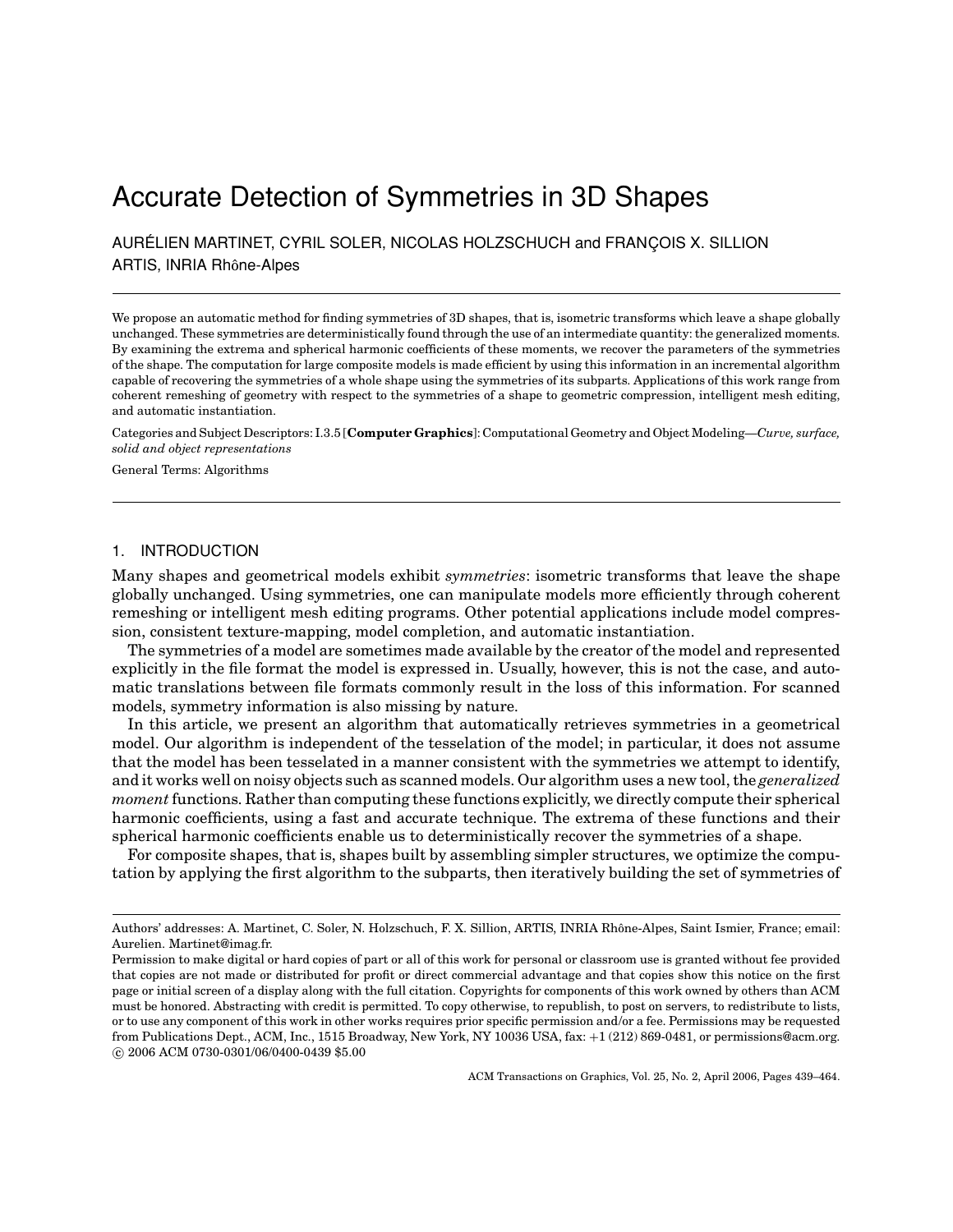the composite shape, taking into account both the relative positions of the subparts and their relative orientations.

We envision many applications for our work, including geometric compression, consistent mesh editing, and automatic instantiation.

This article is organized as follows. In the following section, we review previous work on identifying geometric symmetries on 2D and 3D shapes. Then in Section 3, we present an overview of the symmetrydetection problem and the quantities used in our algorithms. In Section 4, we introduce the generalized moments and our method to compute them efficiently; in Section 5, we present our algorithm for identifying symmetries of a shape. The extension of this algorithm to composite shapes is then presented in Section 6., Finally, in Section 7, we show various applications of our algorithm.

## 2. RELATED WORK

Early approaches to symmetry detection focused on the 2D problem. Attalah [1985], Wolter et al. [1985] and Highnam [1985] present methods to reduce the 2D-symmetry detection problem to a 1D pattern matching problem for which efficient solution are known [Knuth et al. 1977]. Their algorithms efficiently detect all possible symmetries in a point set but are highly sensitive to noise.

Identifying symmetries for 3D models is much more complex, and little research on this subject has been published. Jiang and Bunke [1991] present a symmetry-detection method, restricted to rotational symmetry, based on a scheme called generate and test, first finding hypothetical symmetry axes, then verifying these assumptions. This method is based on a graph representation of a solid model and uses graph theory. The dependency between this graph representation and the mapping between points makes their method highly dependent on the topology of the mesh and sensitive to small modifications of the object geometry. Brass and Knauer [2004] provide a model for general 3D objects and give an algorithm to test congruence or symmetry for these objects. Their approach is capable of retrieving symmetry groups of an arbitrary shape but is also topology-dependent since it relies on a mapping between points of the model. Starting from an octree representation, Minovic et al. [1993] describe an algorithm based on octree traversal to identify symmetries of a 3D object. Their algorithm relies on PCA to find the candidate axis; PCA, however, fails to identify axes for a large class of objects, including highly symmetric objects such as regular solids.

All these methods try to find strict symmetries for 3D models. As a consequence, they are sensitive to noise and data imperfections. Zabrodsky et al. [1995] define a measure of symmetry for nonperfect models, defined as the minimum amount of work required to transform a shape into a symmetric shape. This method relies on the ability to first establish correspondence between points, a very restrictive precondition.

Sun and Sherrah [1997] use the *Extended Gaussian Image* to identify symmetries by looking at correlations in the Gaussian image. As in Minovic et al. [1993], they rely on PCA to identify potential axes of symmetry, thus possibly failing on highly symmetric objects. More recently, Kazhdan et al. [2004] introduced the *symmetry descriptors*, a collection of spherical functions that describe the measure of a model's rotational and reflective symmetry with respect to every axis passing through the center of mass. Their method provides good results in the shape identification but involves a surface integration for each sampled direction; this surface integration is carried on a voxel grid. Using the symmetry descriptors to identify symmetries requires an accurate sampling in all directions, making their algorithm very costly for an accurate set of results. In contrast, our algorithm only computes a deterministic small number of surface integrals, which are performed on the shape itself, and still provides very accurate results. Effective complexity comparisons will be given in Section 8.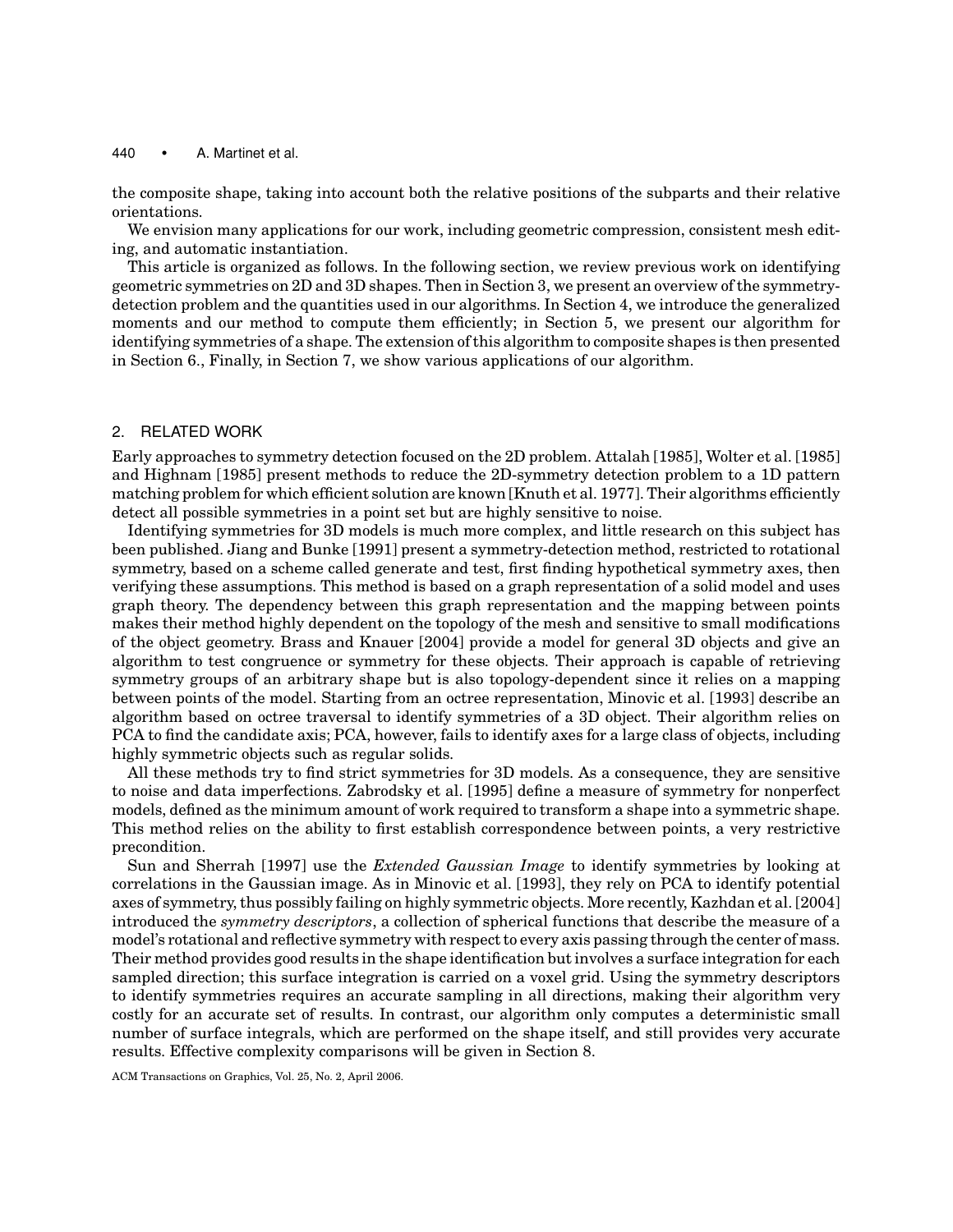#### Accurate Detection of Symmetries in 3D Shapes • 441



Fig. 1. Mirror symmetries and rotational symmetries found by our algorithm for a cube (for clarity, not all elements are represented).

#### 3. OVERVIEW

Considering a surface S, the *symmetries* of S are the isometric transforms which map S onto itself, in any coordinate system centered on its center of gravity. Symmetries of a shape form a group for the law of function composition with identity as its neutral element. For a given shape, the study of such a group relates to the domain of mathematical crystallography [Prince 2004].

The group of the cube, for instance, contains 48 elements (see Figure 1): the identity, eight 3−fold rotations around 4 possible axes, nine 4−fold rotations around 3 possible axes, six 2−fold rotations around 6 possible axes, nine mirror-symmetries, and fifteen other elements obtained by composing rotations and mirror symmetries.

Studying the group of isometries in  $\mathbb{R}^3$  shows that, for a given isometry *I*, there always exists an orthonormal basis  $(X, Y, Z)$  into which the matrix of *I* takes the following form:

$$
I(\lambda, \alpha) = \begin{pmatrix} \lambda & 0 & 0 \\ 0 & \cos \alpha & -\sin \alpha \\ 0 & \sin \alpha & \cos \alpha \end{pmatrix}
$$
 with 
$$
\begin{cases} \alpha \in [0, 2\pi[\\ \lambda = \pm 1 \end{cases}
$$

As suggested by the example of the cube, this corresponds to 3 different classes of isometries: rotations, mirror symmetries, and their composition, depending whether  $\lambda$  is positive and/or  $\alpha = 0 \pmod{\pi}$ . Finding a symmetry of a shape thus resolves into finding a vector *X* — which we call the *axis* of the isometry — and an angle  $\alpha$  — which we call the *angle* of the isometry — such that  $I(\lambda, \alpha)$  maps this shape onto itself.

However, finding all symmetries of a shape is much more difficult than simply checking whether a given transform actually is a symmetry. In particular, the naive approach that would consist of checking as many sampled values of  $(X, \lambda, \alpha)$  as possible to find a symmetry is far too costly. We thus need a deterministic method for finding good candidates.

Our approach to finding symmetries is to use intermediate functions, which set of symmetries is a superset of the set of symmetries of the shape itself, but for which computing the symmetries is much easier. By examining these functions, we will derive in Section 5 a deterministic algorithm which finds a finite number of possible candidates for  $X$ ,  $\lambda$ , and  $\alpha$ . Because some unwanted triplets of values will appear during the process, these candidates are then checked back on the original shape. Choosing a family of functions which fulfill these requirements is easy. More difficult is the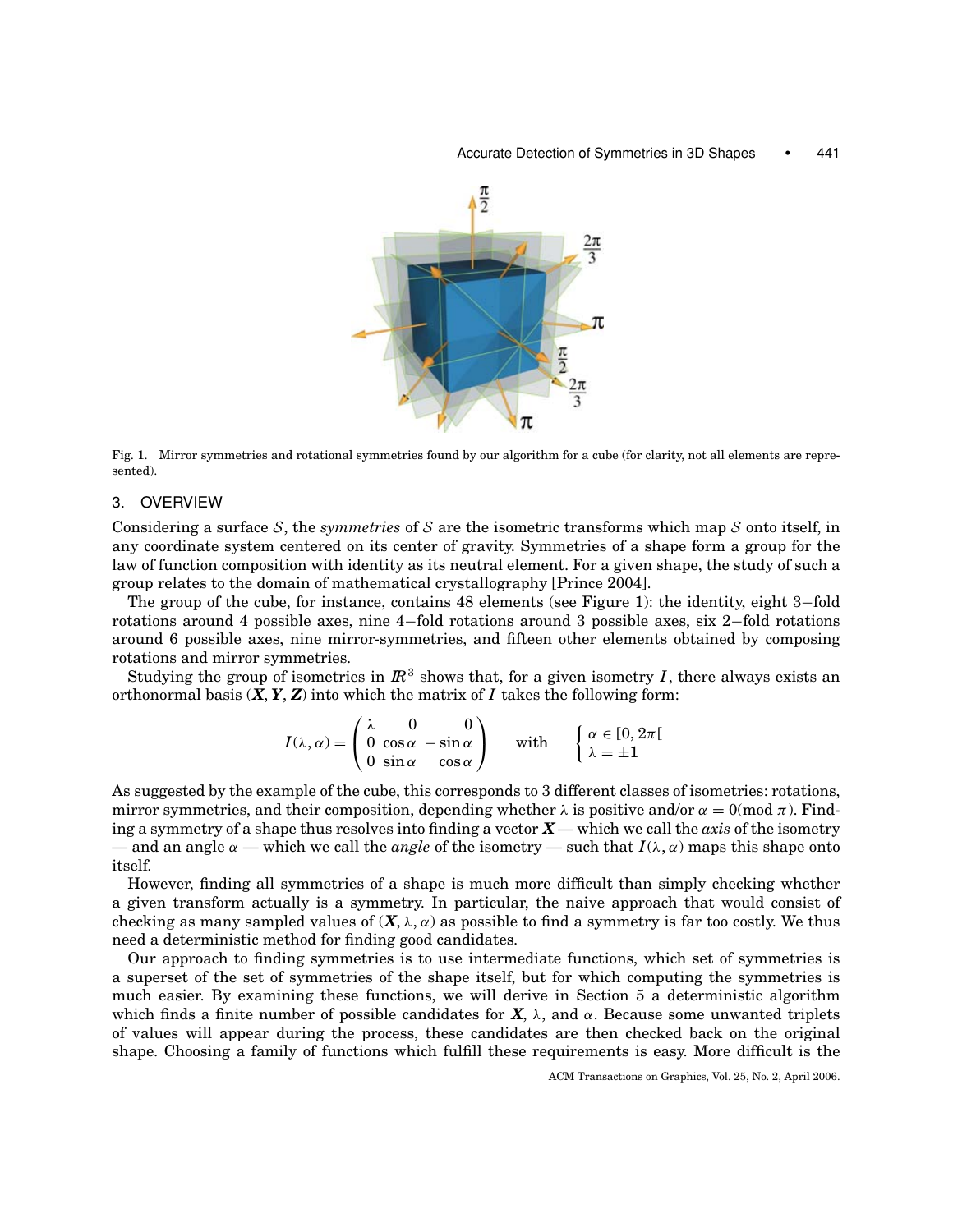task of finding such functions for which computing the symmetries can be done both accurately and efficiently.

Inspired by the work on principal component analysis [Minovic et al. 1993], we introduce the *generalized moment* functions of the shape for this purpose. These functions will be the topic of Section 4. These functions, indeed, have the same symmetries as the shape itself plus a small number of extra candidates. Furthermore, we propose an elegant framework based on spherical harmonics to accurately and efficiently find their symmetries.

A second contribution of this article is to extend the proposed algorithm into a constructive algorithm which separately computes the symmetries of subcomponents of an object—using the first method—, and then associates this information to compute symmetries of the whole composite shape. This constructive algorithm proves to be more accurate in some situations and more efficient when it is possible to decompose an object according to its symmetries. It is presented in Section 6.

# 4. GENERALIZED MOMENTS

In this section, we introduce a new class of functions: the generalized moments of a shape. We then show that these functions have at least the same symmetries as the shape itself and that their own symmetries can be computed in a very efficient way.

#### 4.1 Definition

For a surface S in a 3-dimensional domain, we define its *generalized moment* of order 2*p* in direction *ω* by

$$
\mathcal{M}^{2p}(\omega) = \int_{\mathbf{s} \in \mathcal{S}} \|\mathbf{s} \times \omega\|^{2p} \, \mathrm{d}\mathbf{s}.\tag{1}
$$

In this definition, *s* is a vector which links the center of gravity of the shape (placed at the origin) to a point on the surface, and ds is thus an infinitesimal surface element.  $\mathcal{M}^{2p}$  itself is a directional function.

It should be noted that, considering S to have some thickness  $dt$ , the expression  $\mathcal{M}^2(\omega)dt$  (i.e., the generalized moment of order 2) corresponds to the moment of inertia of the thin shell S along  $\omega$ , hence the name of these functions. Furthermore, the choice of an even exponent and a cross-product will lead to very interesting properties.

## 4.2 Shape Symmetries and Moments

Symmetry properties of a shape translate into symmetry properties of its moment functions. We now introduce a theorem that we will be rely on (see proof in Appendix):

THEOREM 1. Any symmetry I of a shape S also is a symmetry of all its  $M^{2p}$  moment functions:

$$
I(S) = S \Rightarrow \forall \omega \mathcal{M}^{2p}(I(\omega)) = \mathcal{M}^{2p}(\omega).
$$

*Furthemore, if*  $\mathcal{M}^{2p}$  *has a symmetry I with axis*  $\omega$ *, then the gradient of*  $\mathcal{M}^{2p}$  *is null at*  $\omega$ *:* 

$$
\forall \omega \quad \mathcal{M}^{2p}(I(\omega)) = \mathcal{M}^{2p}(\omega) \quad \Rightarrow \quad (\nabla \mathcal{M}^{2p})(\omega) = 0.
$$

This theorem implies that the axes of the symmetries of a shape are to be found in the intersection of the sets of directions which zero the gradients of each of its moment functions. The properties are not reciprocal, however. Once the directions of the zeros of the gradients of the moment functions have been found, they must be checked on the shape itself to eliminate false positives.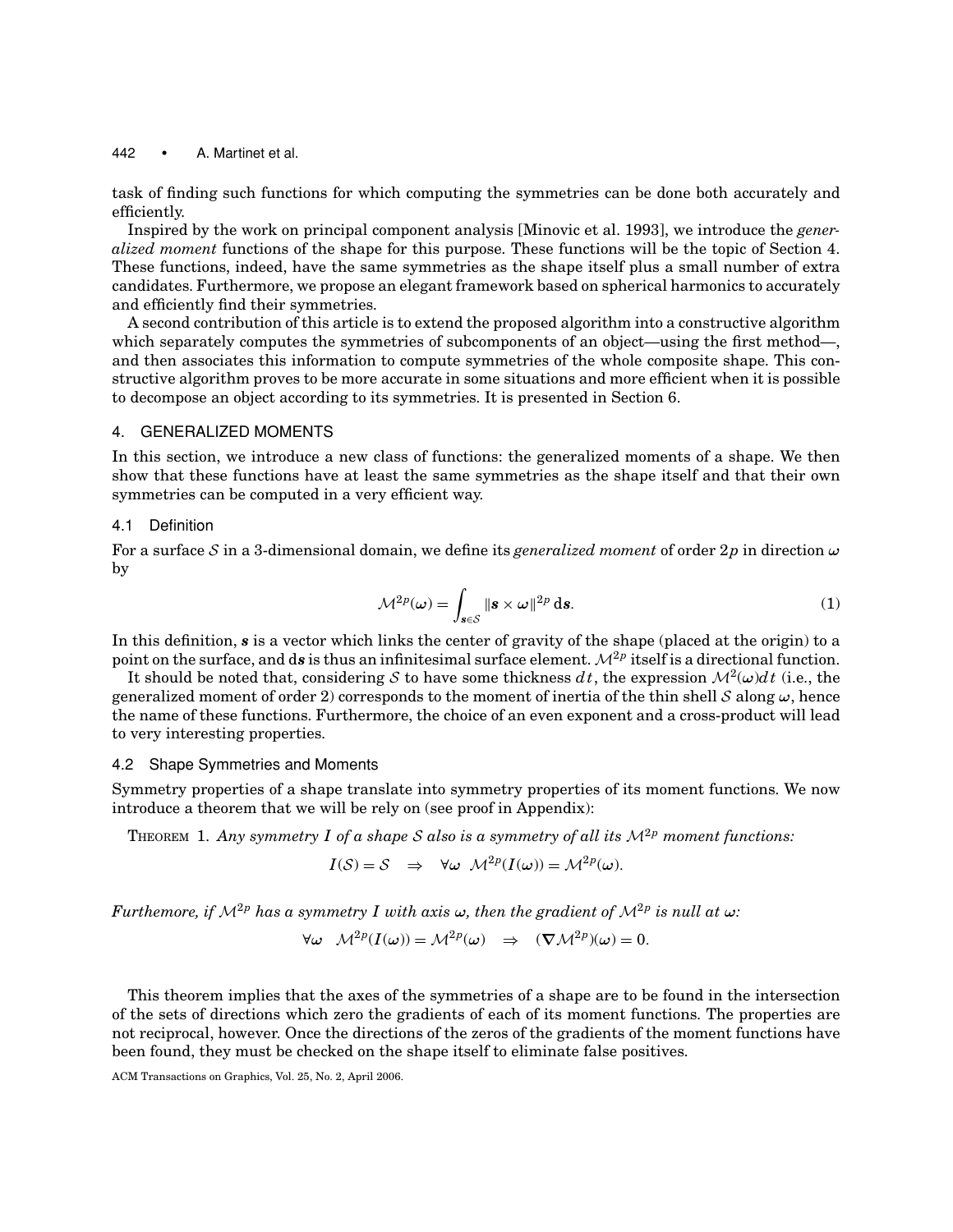#### 4.3 Efficient Computation

At first sight, looking for the zeros of the gradient of the moment functions requires precise and dense sampling of these functions which would be very costly using their integral form of Equation (1). We thus present an efficient method to compute the generalized even moment functions of a shape, using spherical harmonics. In particular, we can accurately compute the spherical harmonic coefficients of the moment functions without sampling these functions. The search for zeros in the gradient will then be performed efficiently on the spherical harmonic decomposition itself.

*Spherical Harmonics.* We use real-valued spherical harmonics [Hobson 1931] to represent directional functions. Real spherical harmonics are defined, for integers  $l \ge 0$  and  $-l \le m \le l$ , by:

$$
Y_l^m(\theta,\varphi) = \begin{cases} \sqrt{2} N_l^m P_l^m(\cos\theta) \cos(m\varphi) & \text{for} \quad 0 < m \le l \\ N_l^m P_l^0 & (\cos\theta) \quad \text{for} \quad m = 0 \\ \sqrt{2} N_l^m P_l^{-m}(\cos\theta) \sin(m\varphi) & \text{for} \quad -l \le m < 0 \end{cases}
$$

where  $P_l^m$  are the associated Legendre polynomials; the normalization constants  $N_l^m$  are such that the spherical harmonics form an orthonormal set of functions for the scalar product:

$$
\langle f, g \rangle = \int_{\|\omega\|=1} f(\omega) g(\omega) d\omega.
$$

This corresponds to choosing:

$$
N_l^m = \sqrt{\frac{2l+1}{4\pi} \frac{(l-|m|)!}{(l+|m|)!}}.
$$

We will use the following very powerful property of spherical harmonics. Any spherical harmonic of degree *l* can be expressed in a rotated coordinate system using harmonics of same degree and coefficients depending on the rotation *R*:

$$
Y_l^m \circ R = \sum_{-l \le m' \le l} D_l^{m,m'}(R) Y_l^{m'}.
$$
\n(2)

Any combination of spherical harmonics of degree less than *l* can therefore be expressed in a rotated coordinate system, using spherical harmonics of degree less than *l*, without loss of information. Coefficients  $D_l^{m,m'}(R)$  can efficiently be obtained using recurrence formula [Ivanic and Ruedenberg 1996] or directly computed [Ramamoorthi and Hanrahan 2004].

*Computation of Moment Functions.* As defined by Equation (1), the 2*p*−moment function of a shape  $S$  is expressed as:

$$
\mathcal{M}^{2p}(\omega) = \int_{\mathbf{s}\in\mathcal{S}} \|\mathbf{s} \times \omega\|^{2p} \,\mathrm{d}\mathbf{s}
$$

$$
= \int_{\mathbf{s}\in\mathcal{S}} \|\mathbf{s}\|^{2p} \sin^{2p}\beta \,\mathrm{d}\mathbf{s}
$$

In this expression,  $\beta$  is the angle between *s* and  $\omega$ .

Function  $\beta \mapsto \sin^k \beta$  has angular dependence on  $\beta$  only and therefore decomposes into zonal harmonics (i.e., harmonics  $Y_l^m$  for which  $m = 0$ ). Performing the calculation shows that, when  $k$  is even, the decomposition is finite. Setting  $k = 2p$ , we obtain :

$$
\sin^{2p} \beta = \sum_{l=0}^{p} S_p^l Y_{2l}^0(\beta, .)
$$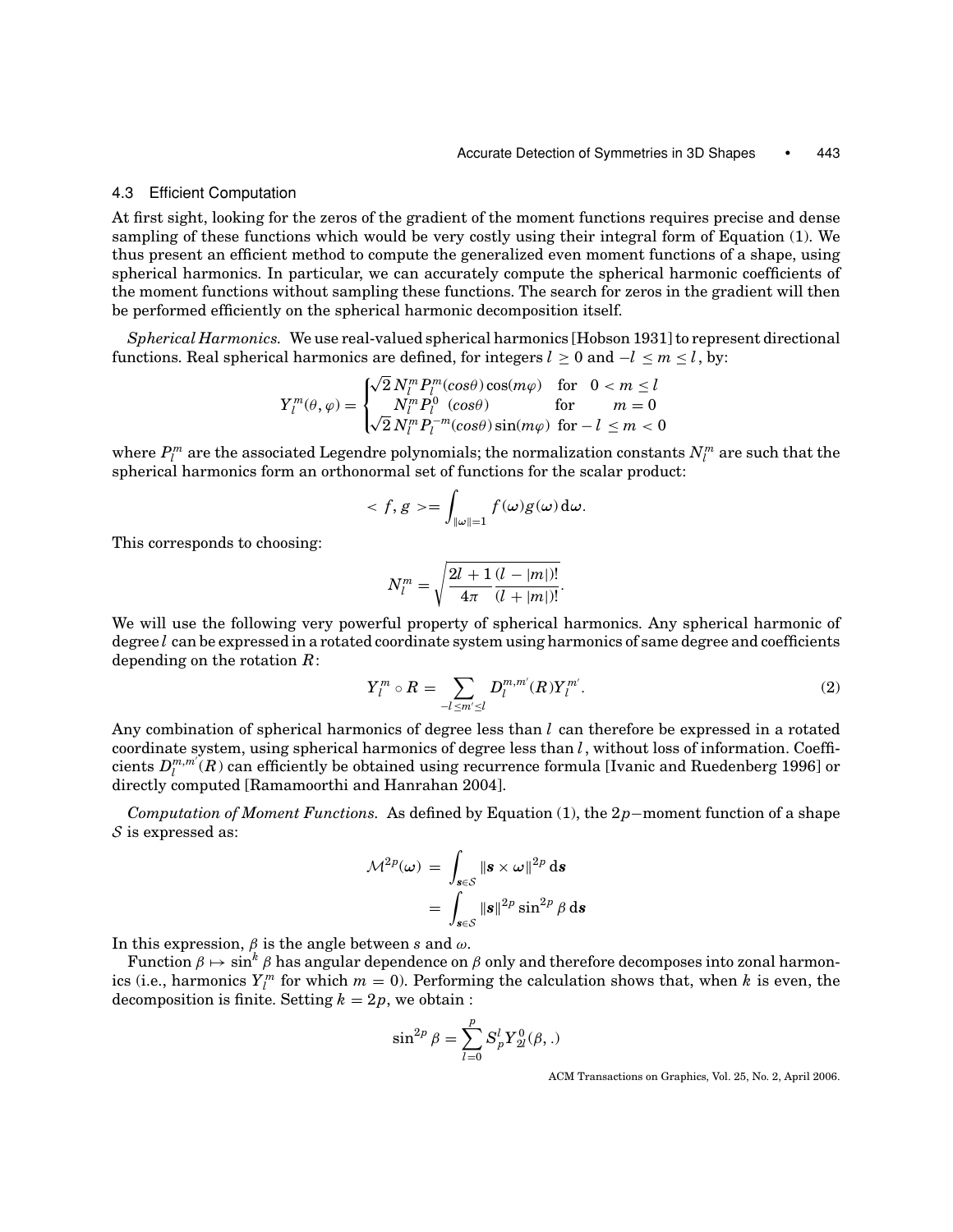with:

$$
S_p^l = \frac{\sqrt{(4l+1)\pi}}{2^{2l}} \sum_{k=l}^{2l} (-1)^k \frac{2^{2p+1} p!(2k)!(p+k-l)!}{(2(p+k-l)+1)!(k-l)!k!(2l-k)!} .
$$
 (3)

For the sake of completeness, we provide the corresponding derivation and the proof of the finite decomposition in the appendix section of this article.

Let *R<sup>s</sup>* be a rotation which maps *z*, unit vector along *z*−axis, to *s*. Using Equation (2) for rotating the  ${Y}_{2l}^0$  zonal harmonics, we have :

$$
\sin^{2p} \beta = \sum_{l=0}^{p} S_p^l \sum_{m=-2l}^{2l} D_{2l}^{0,m}(R_s) Y_{2l}^m(\omega).
$$

And finally:

$$
\mathcal{M}^{2p}(\omega) = \sum_{l=0}^{p} \sum_{m=-2l}^{2l} C_{2l,m}^{2p} Y_{2l}^{m}(\omega),
$$
\n(4)

using

$$
C_{2l,m}^{2p} = S_p^l \int_{\mathbf{s} \in \mathcal{S}} ||\mathbf{s}||^{2p} D_{2l}^{0,m}(R_\mathbf{s}) \, \mathrm{d}\mathbf{s}.\tag{5}
$$

Equation (4) says that  $\mathcal{M}^{2p}$  decomposes into a finite number of spherical harmonics, and Equation (5) allows us to directly compute the coefficients. The cost of computing  $\mathcal{M}^{2p}$  is therefore  $(p+1)(2p+1)$ surface integrals (one integral per even order of harmonic, up to order 2*p*). This is much cheaper than the alternative method of computing the scalar product of  $\mathcal{M}^{2p}$  as defined by Equation (1) with each spherical harmonic basis function: this would indeed require many evaluations of  $\mathcal{M}^{2p}$ , which itself is defined as a surface integral. Furthermore, numerical accuracy is only a concern when computing the  $C^m_{2k,p}$  coefficients, and we can now compute both  $\mathcal{M}^{2p}$  and its gradient analytically from Equation (4).

# 5. FINDING SYMMETRIES OF A SINGLE SHAPE

In this section, we present our algorithm for identifying symmetries of a shape seen as a single entity as opposed to the algorithm presented in the next section where the shape is considered as an aggregation of multiple subparts. For a given shape, we want to determine the axis **X** and the  $(\lambda, \alpha)$  parameters of the potential isometries, using the generalized moment functions, and check the isometries found against the actual shape.

Central symmetries ( $\lambda = -1$  and  $\alpha = \pi$ ) form a specific case since, by construction,  $\mathcal{M}^{2p}$  always has a central symmetry. Because central symmetries also do not require an axis, we treat this case directly while checking the other candidate symmetries on the shape itself in Section 5.3.

#### 5.1 Determination of the Axis

As we saw in Section 4.2, the axis of isometries which let a shape globally unchanged also zero the gradient of the generalized even moments of this shape. We thus obtain a superset of them by solving for:

$$
\nabla(\mathcal{M}^{2p})(\omega) = 0.
$$

In a first step, we estimate a number of vectors which are close to the actual solutions by refining the sphere of directions starting from an icosahedron. In each face, the value of  $\|\nabla(\mathcal{M}^{2p})(\omega)\|^2$  is examined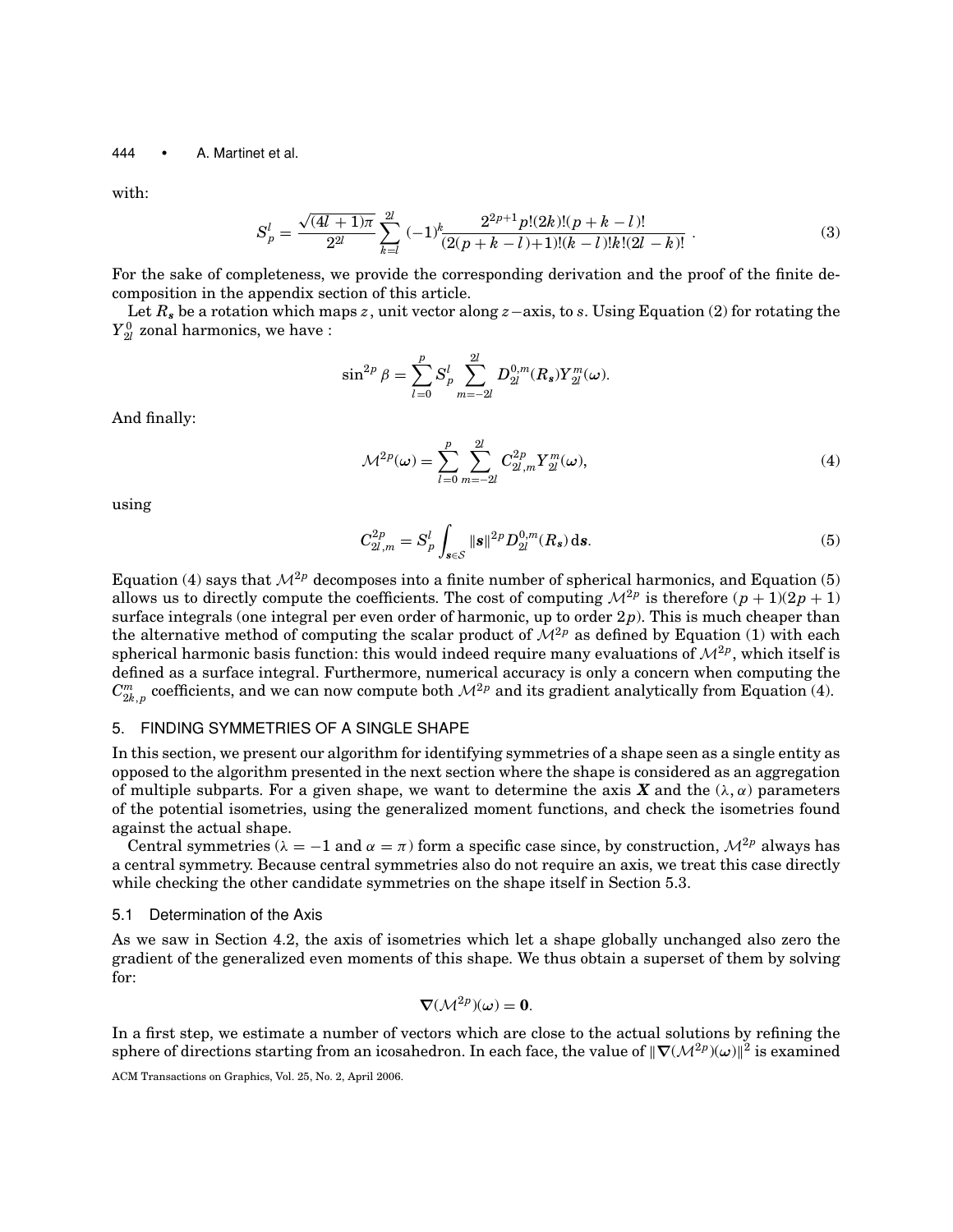in several directions, and faces are sorted by order of the minimal value found. Only faces with small minimum values are refined recursively. The number of points to look at in each face, as well as the number of faces to keep at each depth level, are constant parameters of the algorithm.

In a second step, we perform a steepest descent minimization on  $\|\nabla(\mathcal{M}^{2p})(\omega)\|^2$ , starting from each of the candidates found during the first step. For this we need to evaluate the derivatives of  $\|\nabla(\mathcal{M}^{2p})\|$ which we do using analytically computed second-order derivatives of the spherical harmonics along with Equation (4). The minimization converges in a few steps because starting positions are by nature very close to actual minima. This method has the double advantage that (1) the derivatives are very efficiently computed and (2) no approximation is contained into the calculation of the direction of the axis beyond the precision of the calculation of the  $C_{2l,m}^{2p}$  coefficients.

During this process, multiple instances of the same direction can be found. We filter them out by estimating their relative distance. While nothing in theory prevents the first step from missing the area of attraction of a minimum, it works very well in the present context. Indeed, moment functions are very smooth, and shapes having two isometries with very close—yet different—axis are not common.

Finally, because all moment functions, whatever their order, must have an extremum in the direction of the axis of the symmetries of the shape, we compute such sets of directions for multiple moment functions (e.g.,  $\mathcal{M}^4$ ,  $\mathcal{M}^6$  and  $\mathcal{M}^8$ ) but keep only those which simultaneously zero the gradient of all these functions, which in practice leaves none or very few false positives to check for.

## 5.2 Determination of Rotation Parameters

After finding the zero directions for the gradient of the moment functions, we still need to find the parameters of the corresponding isometric transforms. This is done deterministically by studying the spherical harmonic coefficients of the moment functions themselves. We use the following properties.

PROPERTY 1. A function has a mirror symmetry  $S_z$  around the  $z = 0$  plane if and only if all its spherical *harmonic coefficients for which l* + *m is even are zero (i.e., it decomposes onto z*−*symmetric harmonics only). In the specific case of the moment functions:*

$$
\forall \omega \ \mathcal{M}^{2p}(\omega) = \mathcal{M}^{2p}(S_z \omega) \ \Leftrightarrow \ m \equiv 0 \pmod{2} \Rightarrow C_{2l,m}^{2p} = 0.
$$

PROPERTY 2. *A function has a revolution symmetry around the z axis if and only if it decomposes onto zonal harmonics only, that is,*

$$
\forall l \ \forall m \ \ m \neq 0 \ \Rightarrow \ C_l^m = 0.
$$

PROPERTY 3. *A function is self-similar through a rotation R*<sup>α</sup> *of angle* α *around z if and only if all its*  $spherical$   $harmonic$   $coefficients$   $C^m_l$   $verify$ :

$$
\forall l \ \forall m \quad C_l^m = \cos(m\alpha)C_l^m - \sin(m\alpha)C_l^{-m}.\tag{6}
$$

Property 3 can be adapted to check if the function is self-similar through the composition of a rotation and a symmetry with the same axis (i.e., the case  $\lambda = -1$  as defined in Section 3). In this case, the equation to be checked for is:

$$
\forall l \ \forall m \quad (-1)^{l+m} C_l^m = \cos(m\alpha) C_l^m - \sin(m\alpha) C_l^{-m}.\tag{7}
$$

These properties are easily derived from the very expression of the spherical harmonic functions [Hobson 1931].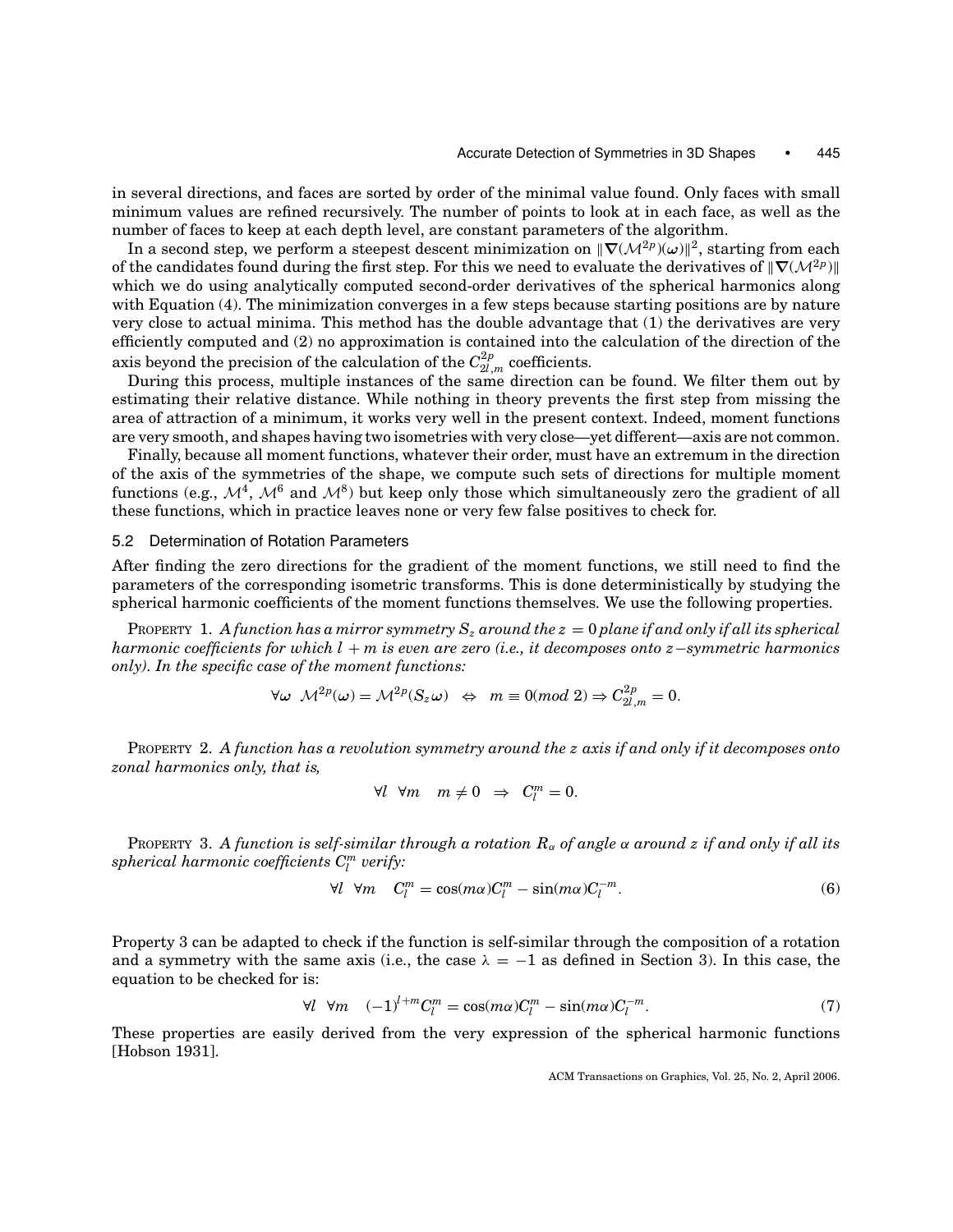Before using these properties, the moment function must be expressed in a coordinate system where the *z* axis coincides with the previously found candidate axis. This is performed using the rotation formula in Equation (2). Then checking for Properties 1 and 2 is trivial provided that some tolerance is accepted on the equalities. Using Property 3 is more subtle; coefficients of the function are first examined by order of decreasing  $m$ . For  $\lambda = 1$ , for instance, when the first nonzero value of  $C_l^m$  is found, Equation (6) is solved by:

$$
\tan \frac{m\alpha}{2} = \frac{C_l^{-m}}{C_l^m}, \quad \text{ that is, } \quad \alpha = \frac{2}{m} \arctan \left( \frac{C_l^{-m}}{C_l^m} \right) + \frac{k\pi}{m},
$$

then all the remaining coefficients are checked with the obtained values of  $\alpha$ . If the test passes, then  $\alpha$ is the angle of an existing rotation symmetry for the moment function. A very similar process is used to search for  $\alpha$  when  $\lambda = -1$ .

The error tolerance used when checking for Properties 1, 2, and 3 can be considered as a way of detecting approximate symmetries on objects. We will show in the results section that symmetries can indeed be detected on noisy data such as scanned models.

## 5.3 Filtering Results

The condition extracted from Theroem 1 is a necessary condition only. To avoid false positives, the directions and rotation angles obtained from the moment functions must therefore be verified on the shape itself. We do this using a *symmetry measure* inspired by the work of Zabrodsky et al. [1995]. Let S and R be two tessellated shapes. Let  $V_{\mathcal{S}}$  and  $V_{\mathcal{R}}$  be the mesh vertices of S and R. We define the *measure*  $d_M$  between S and R by:

$$
d_M(S, \mathcal{R}) = \max_{p \in V_S} (\min_{q \in \mathcal{R}} \|p - q\|).
$$
 (8)

The *symmetric measure*  $d_A(S)$  of a shape S with respect to a symmetry A is then defined by:

$$
d_A(S) = \max(d_M(S, AS), d_M(AS, S)).
$$

It should be noted that this definition is different from that of the *Hausdorff distance* since, in Equation (8), not all points of S are considered but only the mesh vertices, whereas all points of R are used. However, because S is polyhedral,  $d_A(S) = 0$  still implies that  $AS = S$ .

Computing  $d_A$  is costly, but fortunately we only compute it for a few choices of A which are the candidates we found at the previous step of the algorithm. This computation is much cheaper than computing a full symmetry descriptor [Kazhdan et al. 2004] for a sufficient number of directions to reach the precision of our symmetry detection algorithm.

## 5.4 Results

*Complete Example.* The whole process is illustrated in Figure 2. Starting from the original object (*a*), the moment functions of orders 4, 6, and 8 are computed (see, e.g.,  $\mathcal{M}^8$  in (*b*)). The gradients of these moments are then computed analytically (*c*) and used for finding the directions of the minima. The unfiltered set of directions contains 7 directions among which only 3 are common extrema of  $\mathcal{M}^4$ ,  $\mathcal{M}^6$ , and  $\mathcal{M}^8$ . This set of 3 directions  $(D_1, D_2)$ , and  $D_3$  must contain the axes of the symmetries of the shape. After checking the symmetry axis and parameters on the actual shape,  $D_1$  is revealed as the axis of a 2-fold symmetry which is the composition of the two remaining mirror symmetries of axes  $D_2$  and  $D_3$ .

The example of the cube, shown in Figure 1, illustrates the extraction of rotations and mirror symmetries. Experiments have shown that our method finds all 48 symmetries whatever the coordinate system the cube is expressed in originaly.

ACM Transactions on Graphics, Vol. 25, No. 2, April 2006.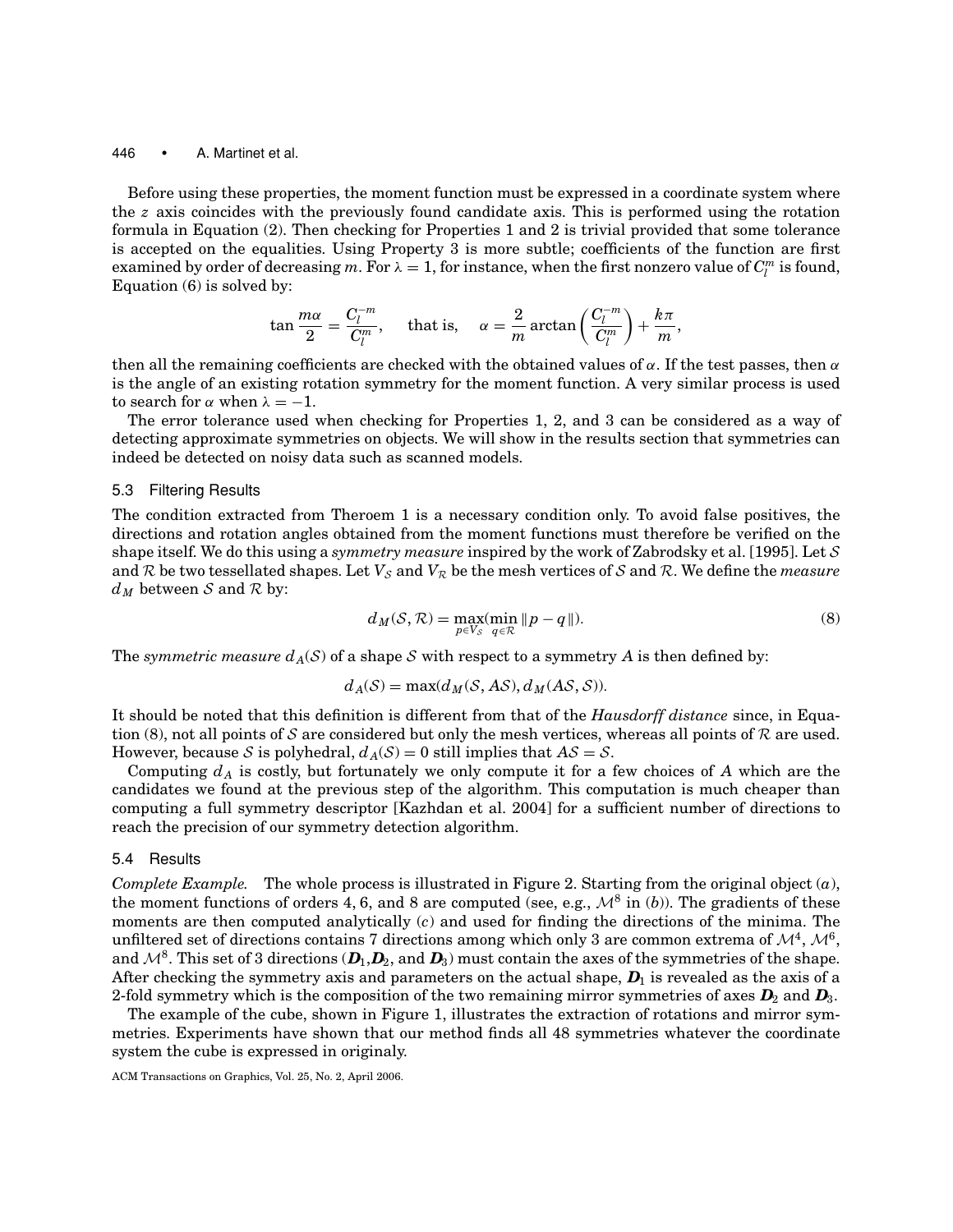

Fig. 2. Extraction of symmetries for a single shape. Starting from the original shape (*a*), generalized moments (*b*) and their gradients (*c*) are computed. The set of their common extrema directions contains the axes of the symmetries of the shape, depicted at right. Here, both mirror symmetries have been found as well as the 2-fold rotational symmetry. Note that the original shape is neither convex nor star-shaped and that the mesh is not consistent with the symmetries of the geometry.



Fig. 3. View of the three 3D models used in the robustness tests presented in Figure 4 shown with their symmetries. For the sake of clarity, we chose models with only one symmetry each.

*Robustness Tests.* We now study the sensitivity of our method to small perturbations of the 3D model in two different ways.

- (1) *Noise.* We randomly perturb each vertex of each polygon independently in the original model by a fraction of the longest length of the model's bounding box.
- (2) *Delete.* We randomly delete a small number of polygons in the model.

We use a set of three models to test the robustness of our method. These model as well as their symmetry are shown in Figure 3. For the sake of clarity, we use objects with only one symmetry.

In order to test the robustness of the method, we progressively increase the magnitude of the noise and let the algorithm automatically detect the symmetry. In our robustness tests, we consider shapes as single entities and use the first algorithm presented in Section 5 to detect these symmetries. To evaluate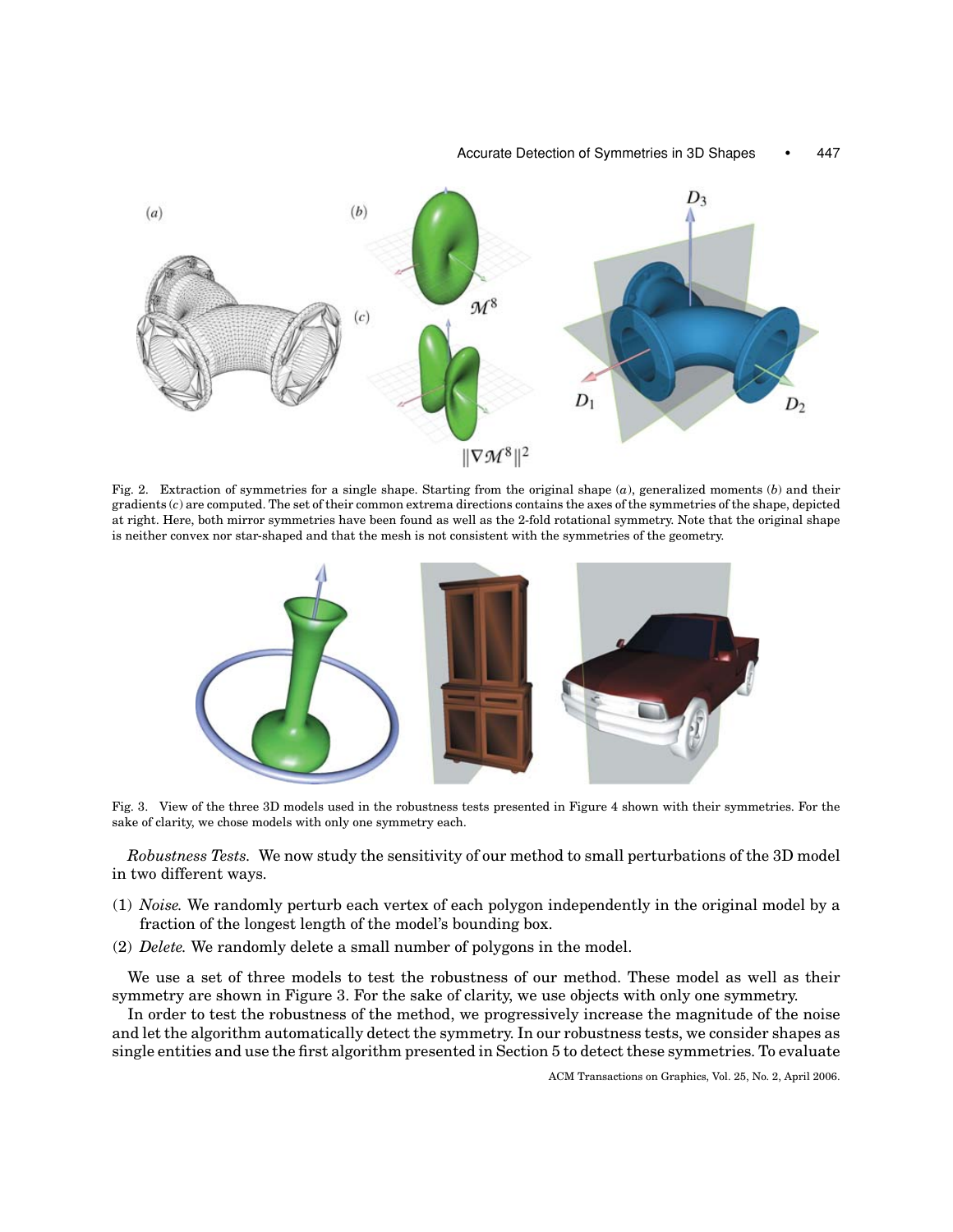

Fig. 4. We test the sensitivity of the method to noise by progressively increasing noise magnitude and letting the algorithm detect the symmetry for each of our three test models. We evaluate the accuracy of the results by computing the angular deviation between the axis found and the axis of the symmetry of the original model. *Top row:* We perturb each vertex of each polygon independently by a fraction of the longest length of the bounding box on each of the three test models. The left figure shows a noisy pick-up model with a noise magnitude of 1% and the right figure shows angular deviation evolution for the three models for a magnitude ranging from 0% to 1%. *Bottom row:* We randomly delete polygons of the models. The left figure shows a noisy pick-up obtained by deleting 5% of the polygons and the right figure shows angular deviation evolution by deleting 0% to 5% of the polygons of the three models. As can be seen from the curve, for small variations of the models, our method has approximatively linear dependency regarding noise and delivers high-quality results even for nonperfect symmetries.

the reliability of the results, we compute the angular deviation between the found axis of symmety and the real one, that is, computed with no noise. In our experiments, noise magnitude varies from 0 to 1% of the longest length of the model's bounding box, and the number of deleted polygons ranges from 0 to 5% of the total number of polygons in the model (see Figure 4).

The results of these experiments show that, for small variations, our method has approximatively linear dependency regarding noise and delivers high-quality results even for nonperfect symmetries. These statistical results can also be used to derive an upper bound on the mean angular error obtained as a function of the noise in the model.

5.4.1 *Application to Scanned Models.* We present in Figure 5 examples of applying the single-shape algorithm to scanned models, retreived from a Web database and used as is (see http://shapes.aim-atshape.net). Our algorithm perfectly detects all the parameters of candidate symmetries for all these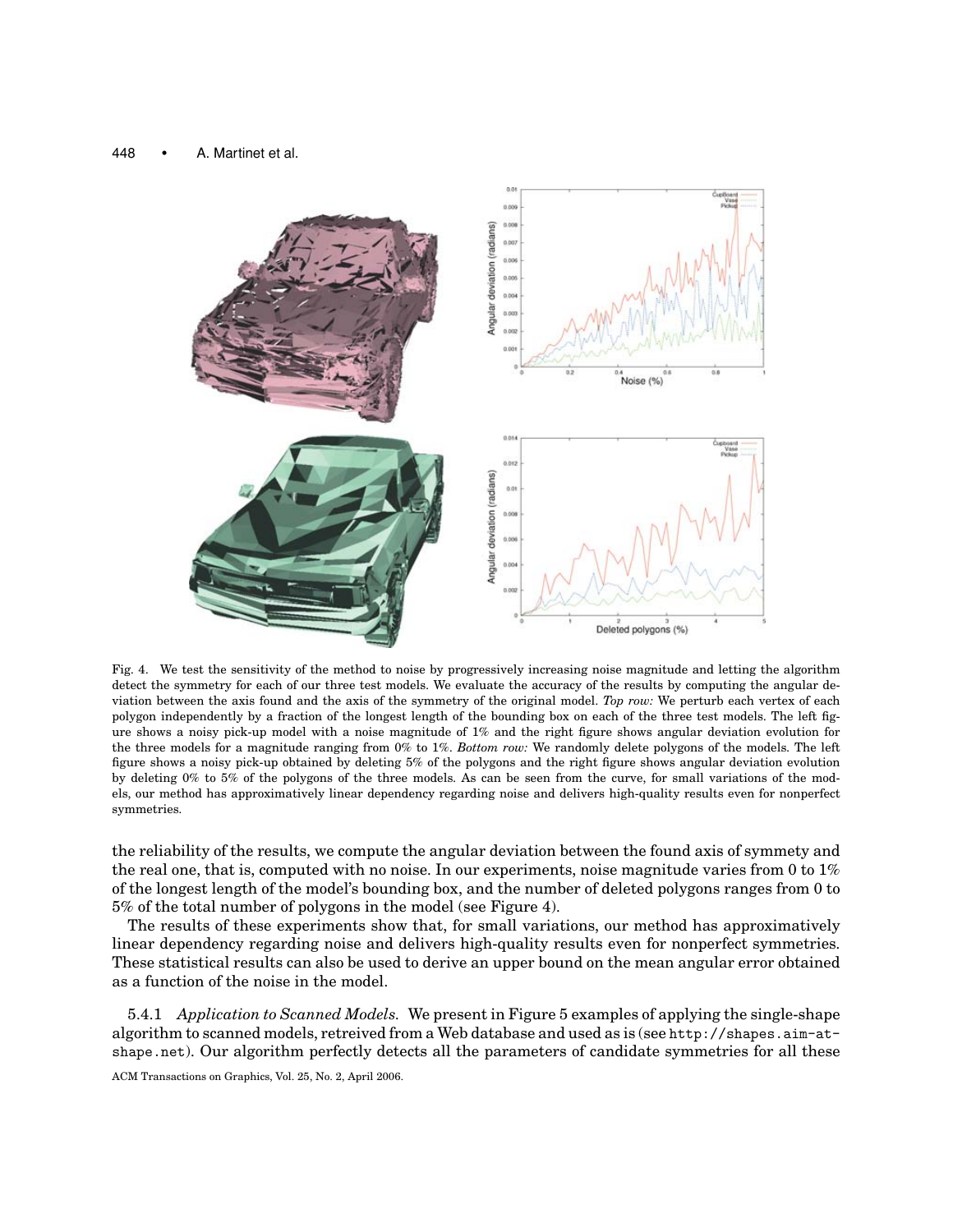#### Accurate Detection of Symmetries in 3D Shapes • 449



Fig. 5. Our algorithm perfectly detects approximate symmetries of scanned models. Detecting these symmetries requires relaxing the constraints when checking candidate symmetries on the model. Please note that these scanned models are by nature neither axis-aligned nor tesselated according to their symmetries. This illustrates the fact that our algorithm does not depend on the coordinate system nor on the mesh of the objects.

| Models Liesented III Ligure 5                                        |          |         |        |               |  |
|----------------------------------------------------------------------|----------|---------|--------|---------------|--|
| Model                                                                | Teeth    | Vase    | Pelvis | Angkor statue |  |
| # polygons                                                           | 233, 204 | 76, 334 | 50,000 | 163, 054      |  |
| Computing moments*                                                   | 33.7     | 11.8    | 7.26   | 23.26         |  |
| Finding parameters                                                   | 0.4      | 0.6     | 0.4    | 0.7           |  |
| Checking candidates                                                  | 9.4      | 11.1    |        | 12.2          |  |
| Total                                                                | 43.5     | 23.5    | 12.66  | 36.16         |  |
| $\mathbb{R}$ and the set of the set of $\mathbb{R}$ and $\mathbb{R}$ |          |         |        |               |  |

Table I. Computation times (in seconds) for the Four Scanned Models Presented in Figure 5

<sup>∗</sup>Global computation times for moments of order 2 to 8

shapes. When testing these symmetries, one should allow a large enough symmetry distance error (as defined in Section 5.3) because these models are by nature not perfectly symmetric.

# 5.5 Discussion

Because the M<sup>2</sup>*<sup>p</sup>* functions are trigonometric polynomials on the sphere, they have a maximum number of strict extrema depending on *p*: the larger *p* is, the more  $\mathcal{M}^{2p}$  is able to capture the information of a symmetry, that is, to have an extremum in the direction of its axis. But because all moment functions *must* have a null gradient in this direction (according to Theorem 1), these extrema are bound to become nonstrict extrema for small values of *p*, and  $\mathcal{M}^{2p}$  is forced to be constant on a subdomain of nonnull dimension. Using the cube as an example in which case  $\mathcal{M}^2$  is a constant function a trigonometric polynomial of order 2 can simply not have enough strict extrema to represent all 12 distinct directions of the symmetries of the cube.

In all the tests we conducted, however, using moments up to order 10 has never skipped any symmetry on any model. But it would still be interesting to know the exact maximum number of directions permitted by moments of a given order.

# 6. FINDING SYMMETRIES OF GROUPS OF OBJECTS

In Section 5, we have presented an algorithm for finding the symmetries of single shapes. In this section, we present a *constructive* algorithm which recovers the symmetries of a group of objects—which we call *tiles* to indicate that together they form a larger object—from the symmetries and positions of each separate tile.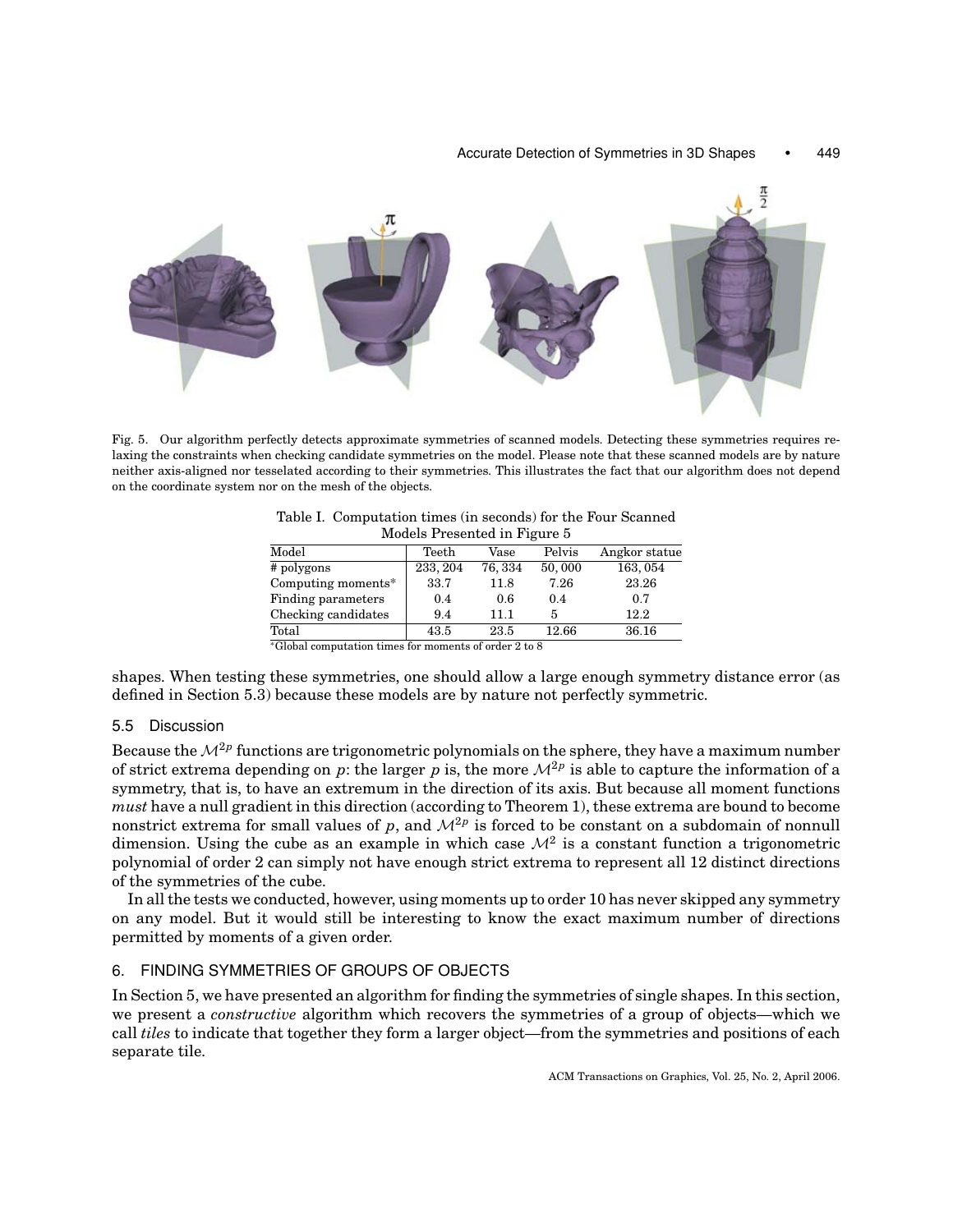

Fig. 6. This figure illustrates the reliability of our congruency descriptor (as defined by Equation (9)). Two identical objects meshed differently and expressed in two different coordinate systems (*A* and *B*) have extremely close descriptor vectors, but a slightly different object (*C*) has a different descriptor. The graphics on the right shows each component of the three descriptors.

The constructive algorithm first computes (if necessary) the symmetries of all separate tiles using the single shape algorithm. Then it detects which tiles are similar up to an isometric transform and finds the transformations between similar tiles. Then it explores all one-to-one mappings between tiles, discarding mappings which do not correspond to a symmetry of the group of tiles as a whole.

Section 6.2 explains how we detect similar tiles and Section 6.3 details the algorithm which both explores tile-to-tile mappings and finds the associated symmetry for the whole set of tiles.

Because it is always possible to apply the algorithm presented in Section 5 to the group of tiles, considering it as a single complex shape, questioning the usefulness of the constructive method is legitimate. For this reason, we will explain in Section 6.5 in which situations the constructive method is preferable to the algorithm for single shapes; but let us first explain the method itself.

## 6.1 Computing the Symmetries of Each Tile

If not available, the symmetries of each tile are computed using the algorithm presented in Section 5. When assembling known objects together, the economy of this computation can, of course, be performed by simply computing the symmetries of one instance for each class of different tiles.

#### 6.2 Detecting Tiles Congruency

In this subsection, we introduce a shape descriptor suitable for detecting whether two shapes are identical up to an—unknown—isometry. We will use this tool for classifying tiles before trying to find a mapping of a composite object onto itself.

Let  ${\cal S}$  be a shape and  $C^{2p}_{2l,m}$  the spherical harmonic coefficients of its generalized even moment functions  $\mathcal{M}^{2p}$  up to an order *p*. Our shape descriptor is defined as the  $p(p+1)/2$ -vector obtained by packing together the frequency energy of the spherical harmonic decomposition of all moments of  $S$  up to order *p*:

$$
D_{2p} = \left[ d_0^0, d_0^2, d_2^2, \dots, d_0^{2p}, d_2^{2p}, \dots, d_{2p}^{2p} \right]
$$
 (9)

with

$$
d_{2l}^{2k} = \sum_{-2l \le m \le 2l} \left( C_{2l,m}^{2k} \right)^2 \tag{10}
$$

(See Figure 6). It has been shown by Kazhdan et al. [2003] that  $d_l^{\,k}$  , as defined in Equation (10), does not depend on the coordinate system the spherical harmonic decomposition is expressed in. This means that each  $d_{2l}^{2p}$ , and therefore  $D_{2p}$  itself, is not modified by isometric transforms of the shape. Mirror ACM Transactions on Graphics, Vol. 25, No. 2, April 2006.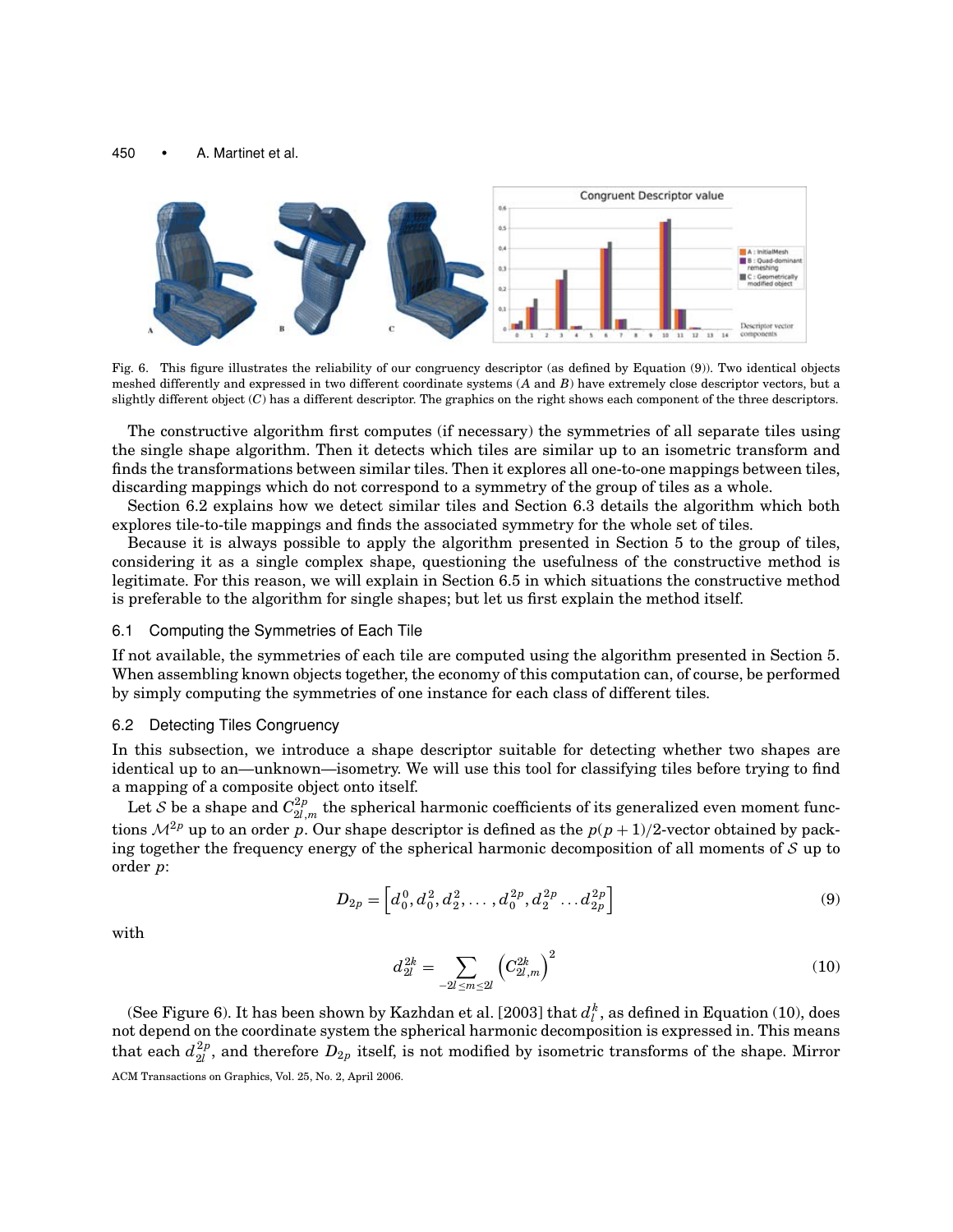#### Accurate Detection of Symmetries in 3D Shapes • 451

| Descriptor That the Entertry nuclidital For Our Test Secrits |                 |                  |                  |  |
|--------------------------------------------------------------|-----------------|------------------|------------------|--|
| Max                                                          | 39,557 Polygons | 182,224 Polygons | 515,977 Polygons |  |
| order                                                        | 851 Tiles       | 480 Tiles        | 5,700 Tiles      |  |
| $\overline{2}$                                               | 92.1%           | 43.9%            | 92.3%            |  |
| 4                                                            | 100%            | 78.0%            | $100\%$          |  |
| 6                                                            | 100%            | 92.2%            | 100%             |  |
| 8                                                            | $100\%$         | $100\%$          | 100%             |  |

Table II. Percentage of Tiles Matched by our Shape Descriptor That Are Effectively Identical For Our Test Scenes



Fig. 7. Scenes used for testing the object congruency descriptor. In each scene, the descriptor has been used to detect objects with similar geometry (but possibly different meshes) up to a rigid transform. Objects found to be congruent are displayed with the same color.

symmetries do not affect  $d_{2l}^{2p}$  either since they only change the sign of the coefficient for some harmonics in a coordinate system aligned with the axis.

Two tiles *A* and *B* are considered to be similar up to an isometric transform, at a precision  $\varepsilon$ , when:

$$
||D_{2p}(A) - D_{2p}(B)|| < \varepsilon.
$$

Theoretically, this shape descriptor can produce false positives, that is, tiles that are not congruent but have the same descriptor, but it can not produce false negatives because of its deterministic nature. Our experiments have shown that using moments up to order 6 produces a sufficiently discriminant shape descriptor on all test scenes. This is illustrated in Table II where we present the average precision value, that is, the percentage of matched tiles that are actually identical up to an isometric transform, for a set of architectural scenes (Figure 7).

By definition, congruent tiles should have the same set of symmetries, possibly expressed in different coordinate systems. Since we know the symmetries of each of the tiles, we introduce this constraint, thereby increasing the discriminating power of our shape descriptor as shown in Table III.

## 6.3 Algorithm for Assembled Objects

6.3.1 *Overview.* Once we have determined all classes of congruent tiles, the algorithm examines all the one-to-one mappings of the set of all tiles onto itself which map each tile onto a similar tile. For each one-to-one mapping found, it determines the isometric transforms which are simultaneously compatible with each tile and its symmetries.

The algorithm works recursively: at the beginning of each recursion step, we have extracted two subsets of tiles,  $\mathcal{H}_1$  and  $\mathcal{H}_2$ , of the composite shape S, and we have computed the set of all possible isometric transforms that globally transform  $H_1$  into  $H_2$ . Then, taking two new similar tiles,  $S_1 \in S \setminus H_1$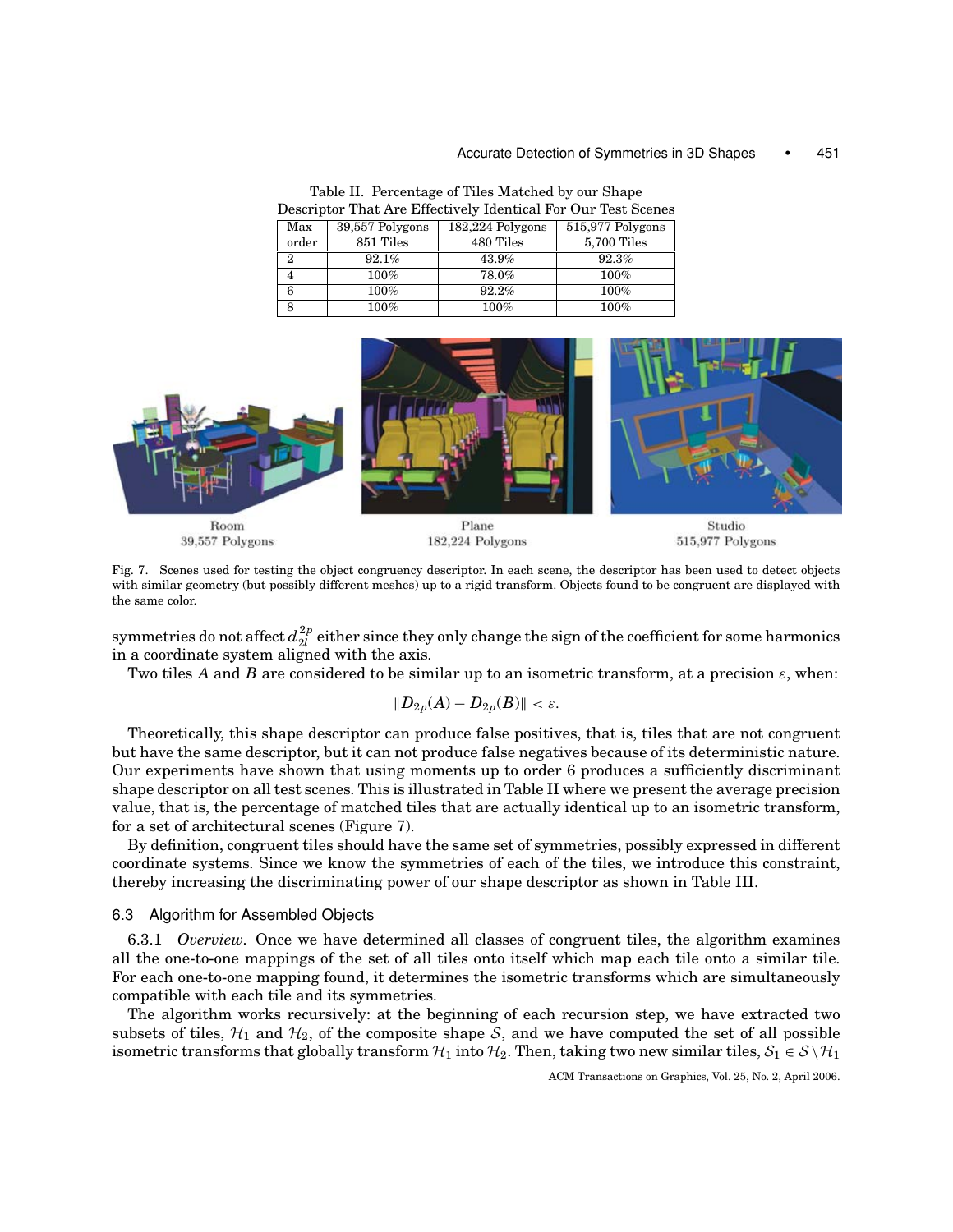| Table III. Percentage of Tiles Matched By Our Shape       |
|-----------------------------------------------------------|
| Descriptor That Are Effectively Identical Using the Added |
| Constraint That Identical Tiles Must Have the Same Set of |
| Symmetries Up to a Rigid Transform                        |

| $\sigma$ and $\sigma$ and $\sigma$ and $\sigma$ and $\sigma$ and $\sigma$ and $\sigma$ and $\sigma$ and $\sigma$ and $\sigma$ and $\sigma$ and $\sigma$ and $\sigma$ are $\sigma$ and $\sigma$ are $\sigma$ and $\sigma$ are $\sigma$ and $\sigma$ are $\sigma$ and $\sigma$ are $\sigma$ and $\sigma$ are $\sigma$ and $\sigma$ |                 |                  |                  |  |
|----------------------------------------------------------------------------------------------------------------------------------------------------------------------------------------------------------------------------------------------------------------------------------------------------------------------------------|-----------------|------------------|------------------|--|
| Max                                                                                                                                                                                                                                                                                                                              | 39,557 Polygons | 182,224 Polygons | 515,977 Polygons |  |
| order                                                                                                                                                                                                                                                                                                                            | 851 Tiles       | 480 Tiles        | 5,700 Tiles      |  |
| 2                                                                                                                                                                                                                                                                                                                                | 95.6%           | 73.4%            | 97%              |  |
|                                                                                                                                                                                                                                                                                                                                  | 100%            | 96.0%            | $100\%$          |  |
|                                                                                                                                                                                                                                                                                                                                  | 100%            | 100%             | $100\%$          |  |
|                                                                                                                                                                                                                                                                                                                                  | 100%            | 100%             | $100\%$          |  |

and  $S_2 \in S \setminus H_2$ , we restrict the set of isometric transforms to the isometric transforms that also map  $S_1$  onto  $S_2$  (but not necessarily  $S_2$  onto  $S_1$ ). Because these tiles have symmetries, this usually leaves multiple possibilities.

Note that the global symmetries found must always be applied with respect to the center of mass *g* of  $S$ , according to the definition of a symmetry of  $S$ .

At the end of the recursion step, we have the set of isometric transforms that map  $\mathcal{H}_1 \cup \{S_1\}$  onto  $\mathcal{H}_2 \cup \{\mathcal{S}_2\}.$ 

Each recursion step narrows the choice of symmetries for  $S$ . The recursion stops when either this set is reduced to identity transform or when we have used all the component tiles in the model. In the latter case, the isometric transforms found are the symmetries of the composite shape. The recursion is initiated by taking for  $\mathcal{H}_1$  and  $\mathcal{H}_2$  two similar tiles, that is, two tiles of the same class.

In the following paragraphs, we review the individual steps of the algorithm: finding all the isometric transforms which map tile  $S_1$  onto similar tile  $S_2$  and reducing the set of compatible symmetries of S. We then illustrate the algorithm in a step-by-step example.

6.3.2 *Finding All the Isometries Which Transform a Tile onto a Similar Tile.* At each step of our algorithm, we examine pairs of similar tiles,  $S_1$  and  $S_2$ , and we have to find all the isometries which map  $S_1$  onto  $S_2$ .

If  $g_i$  is the center of mass of tile  $S_i$  and g is the center of mass of the composite shape S, this condition implies that the isometries we are looking for transform vector  $g_1 - g$  into  $g_2 - g$ . In order to generate the set of all isometric transforms that map  $S_1$  onto  $S_2$ , we use the following property.

PROPERTY 4. If J is an isometry that maps  $S_1$  onto a similar tile  $S_2$ , then all the isometries K which  $map S_1$  *onto*  $S_2$  *are of the following form:* 

$$
K = JT^{-1}AT \quad with \quad A \in G_{S_1} \quad such \, that \quad A(\mathbf{g}_1 - \mathbf{g}) = \mathbf{g}_1 - \mathbf{g}, \tag{11}
$$

*where*  $G_{S_1}$  *is the group of symmetries of*  $S_1$ *, and T is the translation of vector*  $g - g_1$  (refer to the Appendix for proof of this property)*.*

This property states that, once we know a single *seed* isometric transform which maps  $S_1$  onto  $S_2$ , we can generate all such transforms by using the elements of  $G_{S_1}$  in Equation (11).

6.3.3 *Finding a Seed Transform.* We need to find a seed transform *J* that maps  $S_1$  onto  $S_2$ . For each tile, we extract a minimum set of independent vectors that correspond to extremas of their generalized even moment functions. The number of vectors needed depends on the symmetries of the tile. *J* is then defined as any isometric transform that maps the first set of vectors onto the second as well as vector  $g_1 - g$  onto  $g_2 - g$ . Most of the time, a single isometric transform is possible at most. When multiple choices exist, the candidate transforms are checked onto the shapes using the distance presented in Section 5.3. This ensures that we find at least one seed transform.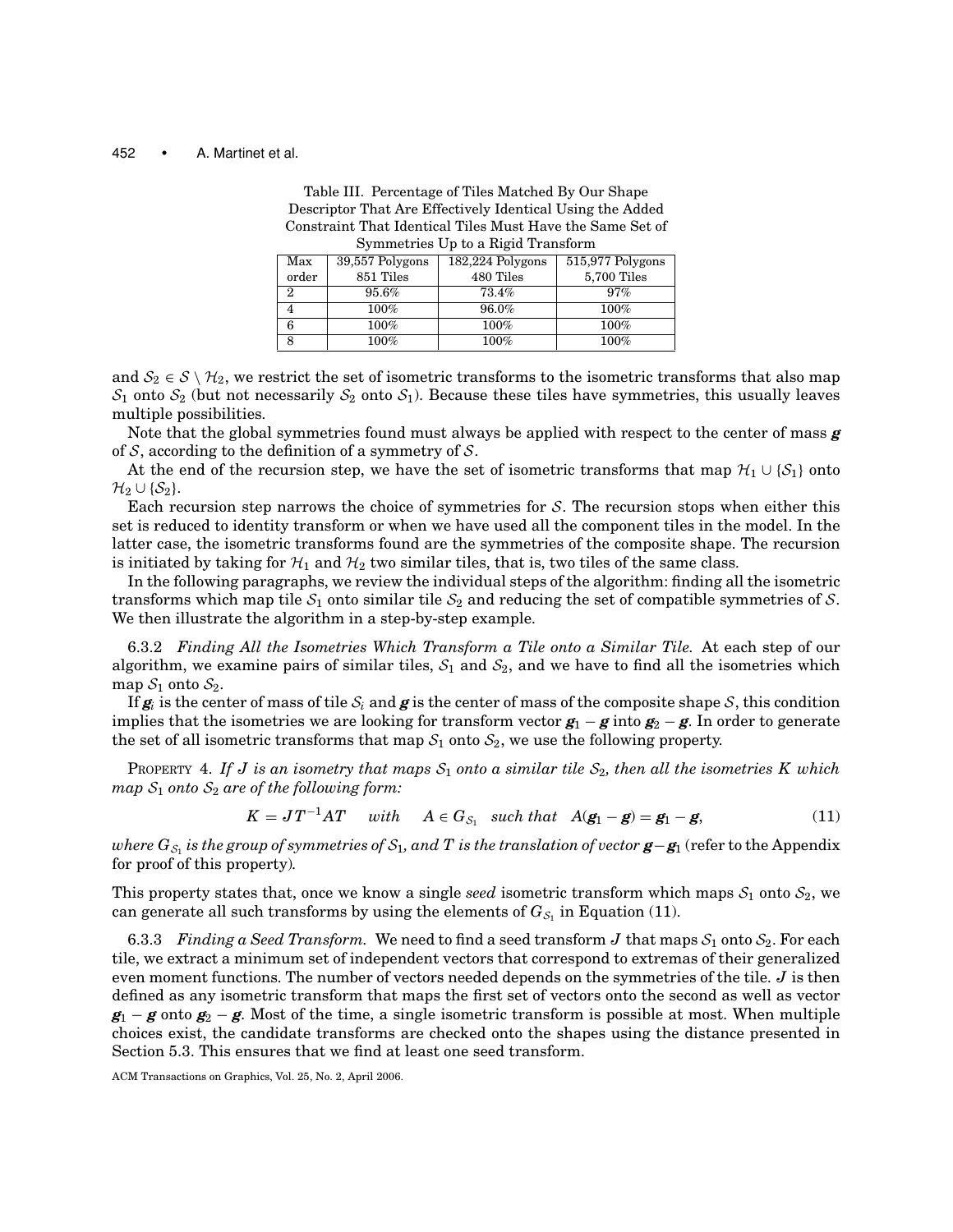#### Accurate Detection of Symmetries in 3D Shapes • 453



Fig. 8. Three spheres uniformly distributed on a circle in the z-plane. Etablishing all one-to-one mappings of the set of all tiles onto itself, which map each tile onto a similar tile, are used to detect all the symmetries of the shape. Note that the 3−fold symmetry *H* is detected and is associated to a circular permutation mapping.

6.3.4 *Ensuring Compatibility with Previous Isometries.* During the recursion, we need to store the current set of compatible isometries we have found. We do this by storing a minimal set of linearly independent vectors along with their expected images by these isometries. For example, if we have to store a symmetry of revolution, we store only one vector, the axis of the symmetry, and its image (itself). For mirror symmetries, rotations, and central symmetries, we store three independent vectors, along with their images by this isometric transform. For instance, in the case of a rotation of angle  $\pi$  around axis *X*, we have:

$$
X \mapsto X \quad Y \mapsto -Y \quad Z \mapsto -Z. \tag{12}
$$

By examining all the one-to-one mappings of the set of all tiles onto itself, which map each tile onto a similar tile, we are able to detect all symmetries of the set of tiles (see Figure 8). Note in this example that the 3−fold symmetry *H* is detected and is associated to a circular permutation mapping.

## 6.4 Step-By-Step Example

Figure 9 presents a very simple example of a shape (a pair of pliers) composed of 3 tiles,  $S_1$ ,  $S_2$  (the handles), and  $\mathcal R$  (the head). Two of the tiles are similar up to an isometric transform,  $S_1$  and  $S_2$ . Figure 9 also displays the centers of mass,  $g_1$ , and  $g_2$  of tiles  $S_1$  and  $S_2$  (which are not in the plane  $z = 0$ ), and the center of mass *g* of the whole shape. In the coordinate systems centered on their respective centers of mass,  $S_1$  and  $S_2$  have a mirror symmetry of axis **Z**, and  $R$  has a rotation symmetry around axis **X** of angle  $\pi$ .

Our constructive algorithm starts by selecting tile  $R$  and a similar tile (here, the only possible choice is  $R$ ).

**Step 1.** The algorithm explores the possibilities to transform  $R$  into itself. Two possibilities exist  $(a)$  the identity transform, and (*b*) the rotation around *X* of angle  $\pi$ , deduced from (*a*) by Property 4.

At this point, the algorithm branches, and either tries to map  $S_1$  to itself (branch 1) or to  $S_2$  (branch 2).

**Branch 1, Step 1.** The algorithm tries to match  $S_1$  to itself. The only compatible transform is the identity transform.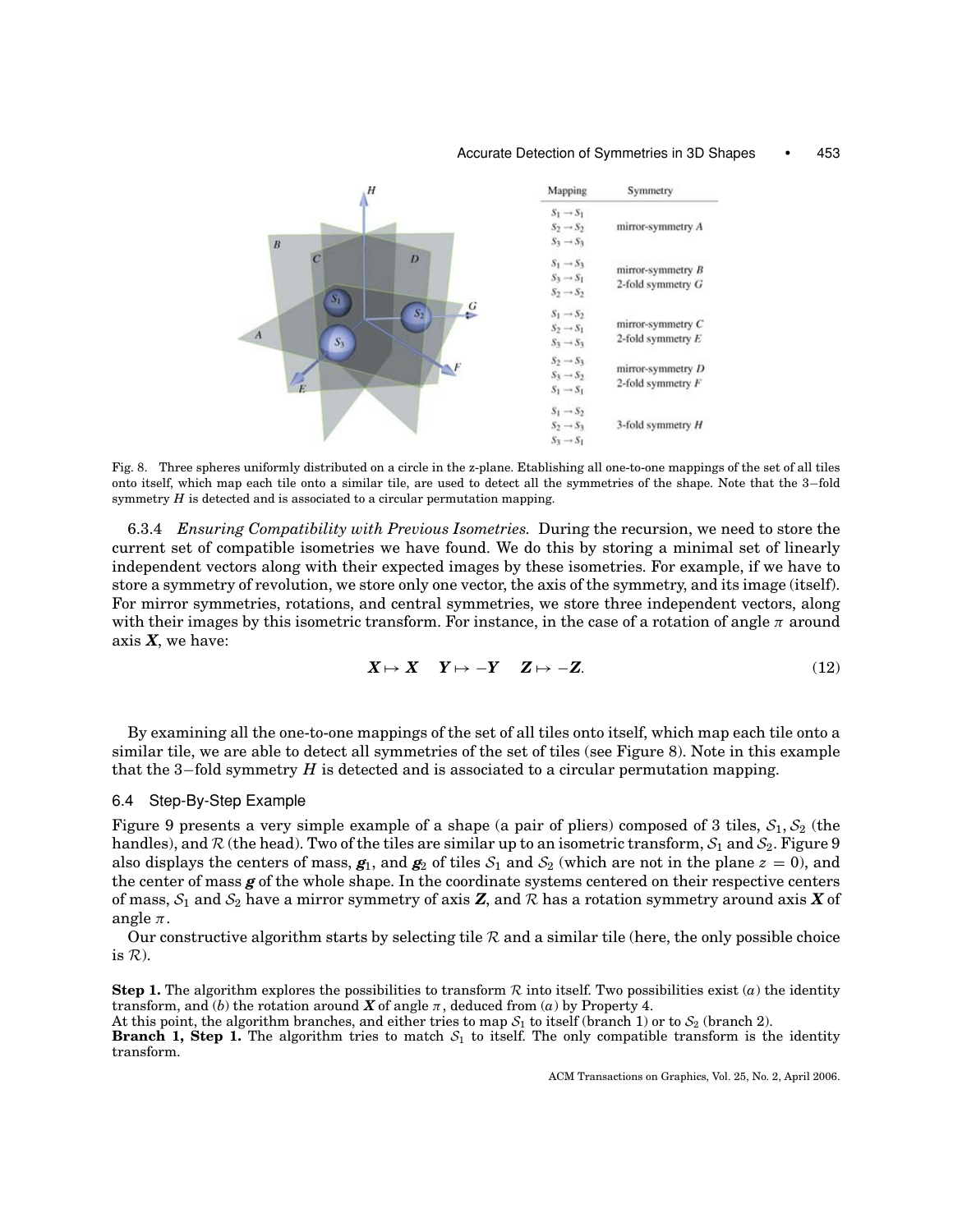

Fig. 9. Illustration of the constructive algorithm on a very simple example: from the symmetries of each of the 3 parts of the object, the symmetries of the whole object are recovered. Please note that no symmetry was ommitted in this Figure. In particular, tile R has only a rotational symmetry but no mirror symmetry. See text of Section 6.4 for a detailed explanation.



Fig. 10. A complex model which has the same group of symmetries as the icosahedron. The constructive algorithm successfully retrieves all 15 planes of mirror symmetries (*center*) and all 31 distinct axes of rotational symmetries (*right*) using the rotational and mirror symmetry of each tile (at *left*). The presence of 3−fold and 5−fold symmetries proves that our algorithm also detects symmetries which map a set of similar tiles onto itself through a complex permutation.

**Branch 1, Step 2.** The algorithm then tries to map  $S_2$  to itself. Once again, the only possible transform is the identity transform, and the recursion stops because all the tiles in the model have been used. **Branch 2, Step 1.** The algorithm tries to match  $S_1$  to  $S_2$ . The only compatible transform is the rotation around **X** of angle  $\pi$ .

**Branch 2, Step 2.** The algorithm then tries to match  $S_2$  to  $S_1$ . Once again, the only compatible transform is the rotation around  $\boldsymbol{X}$  of angle  $\pi$ , and the recursion stops because all the tiles in the model have been used.

Two symmetries have been found that map the shape onto itself, the identity transform and the rotation around  $\chi$  of angle  $\pi$ . Note that, although our algorithm can potentially create lots of branching, we prune branches that result in empty sets of transforms and, in practice, we only explore a small number of branches.

## 6.5 Application Scenarios

In order to illustrate the efficiency of the constructive algorithm, we show in this section various situations where this method is a valuable alternative to the single-shape algorithm.

6.5.1 *Application to an Agregation of Many Objects.* Figure 10 presents a complex model which has the same group of symmetries as an icosahedron. The constructive algorithm retrieves all the 31 distinct axis of rotational symmetries (Figure 10, *right*) as well as the 15 axis of plannar symmetries (Figure 10,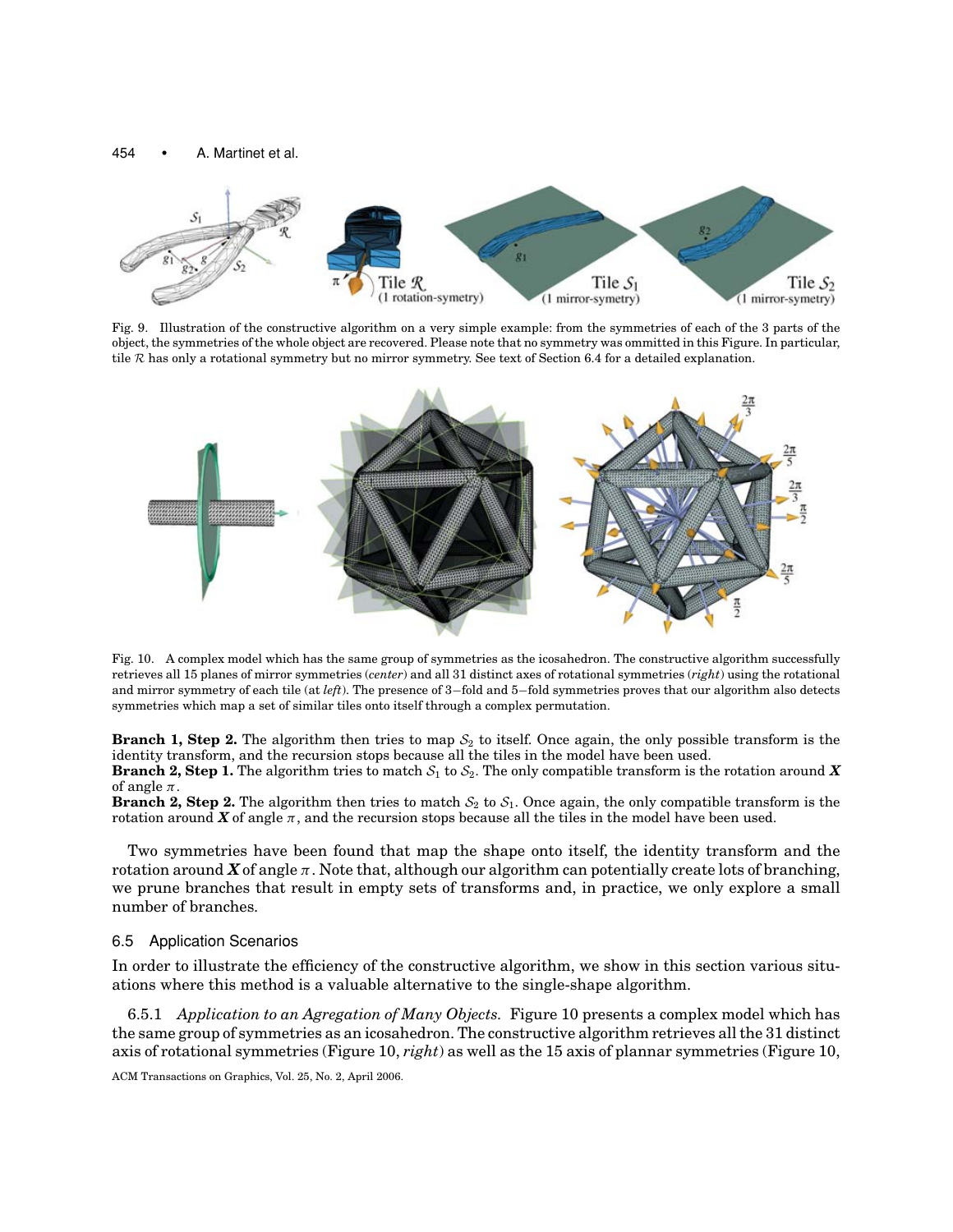Table IV. Comparison of the costs of the single-shape algorithm presented in Section 5 to the cost of the constructive algorithm to find all 46 symmetries of the icosahedron shape displayed on Figure 10 at equivalent precision. Because the object is close to a sphere and because it has many symmetries, the constructive

algorithm performs much better

| Method                | Single shape (order $10$ ) | Constructive (order 4)       |
|-----------------------|----------------------------|------------------------------|
| Moments calculation   | $500 \text{ sec}$          | $30 \times 0.5$ sec          |
| Symmetry verification | $46 \times 55$ sec         | $30 \times 2 \times 1.5$ sec |
| Tile congruency       | N/A                        | 2 sec                        |
| Tile mappings         | N/A                        | 10 <sub>sec</sub>            |
| <b>Total</b>          | $50$ mn $30$ sec           | 1mn 57 sec                   |

*middle*) of the shape, using the symmetries of each tile (Figure 10, *left*), which are 1 revolution symmetry and 1 mirror symmetry.

Conversely, directly applying the first algorithm on such a shape shows that  $\mathcal{M}^2$  to  $\mathcal{M}^8$  are extremely close to constant functions, making the extraction of directions an inaccurate process. The single-shape algorithm still correctly finds all the axis if using moments up to order 10, but this has some impact on computation times. Furthermore, the single-shape algorithm requires checking all of the symmetries found on the model which is a significant part of its computation time. This is not the case for the constructive algorithm because it relies on its knowledge of the symmetries of the tiles only. Because many symmetries exist for this model, the total computation time of the single-shape algorithm is therefore much higher. This is summarized in Table IV where we compare the computation times for both methods at equivalent precision (i.e., 10<sup>−</sup><sup>4</sup> radians).

6.5.2 *Finding Symmetries Inside Noncoherent Geometry.* There exist common situations where 3D scenes do not come as a set of closed separate objects but as an incoherent list of polygons. This happens, for instance, when retrieving geometric data from a Web site, mostly because a list of polygons constitutes a practical common denominator to all possible formats.

In such a case, applying the single-shape algorithm would certainly give the symmetries of the whole scene but if we are able to partition the set of polygons into adequate groups, that is, tiles to which we apply the constructive algorithm, we may be able to extract symmetric objects from the scene as well as the set of symmetries for the whole scene more rapidely as illustrated in Figure 10.

The gain in using the constructive algorithm to recover symmetries in the scene resides in the fact that, once tile symmetries have been computed, grouping them together and testing for symmetries in composed objects only adds a negligible cost which is not the case when we try to apply the single-shape algorithm to many possible groups of polygons or even to the entire scene itself.

The various issues in the decomposition of a raw list of polygons into intelligent tiles are beyond the scope of this article. In our case, tiles only need to be consistent with the symmetries. We propose the following heuristic to achieve this correctly for most scenes:

We define tiles as maximal sets of edge-connected polygons. To obtain them, we insert all vertices of the model into a KDTree and use this KDTree to efficiently recover which polygons share vertices up to a given precision and share an edge. By propagating connectivity information between neighboring polygons, we then build classes of edge-connected polygons, which we define to be our tiles. Figure 11 gives examples of such tiles for objects collected from the Web as a raw list of polygons.

Our simple heuristic approach of making tiles produced very good results on all scenes we tested and suffices for a proof of concept of the constructive algorithm. This is illustrated in Figure 11 where a lamp object and a chess game are shown along with their global symmetries. These symmetries were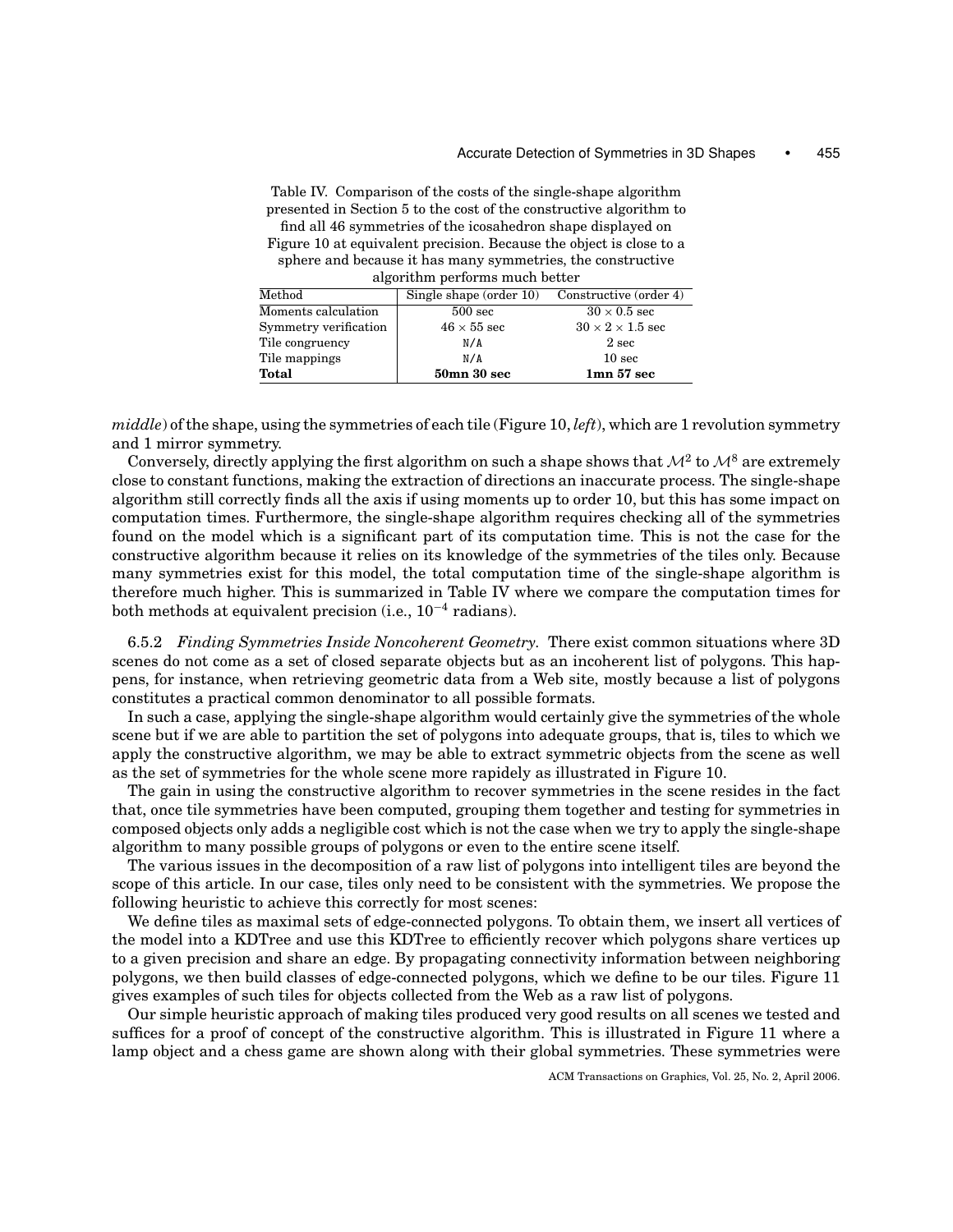

Fig. 11. Two models taken from the Web. From the raw list of polygons (left) our heuristic for scene partitionning extracts tiles before the single-shape algorithm computes the symmetries for each of them (center). Using this information, the constructive algorithm computes the symmetries of the whole model (right). *Top row*: A lamp object which has seven mirror symmetries and a 7−fold rotational symmetry. *Bottom row*: a chess board which is composed of pieces with very different symmetries but reveals to only have a single 2−fold symmetry around a vertical axis (Note: in this last model, once tiles have been identified, chess pieces were moved so as to obtain a model with at least one global symmetry).

computed from the symmetries of each of the subparts. These, in turn, were separately computed using the algorithm presented in Section 5.

Obviously, this application requires that constructed tiles be consistent with symmetries, that is, that it is possible to partition the scene into tiles which will map onto each other through the symmetries of the scene. This may not be easy with scanned models, for instance, nor in perturbated data. In such a case, our simple heuristic should be modified so as to base polygon neighborood relationships on proximity distances between polygons rather than vertex positions only. Doing so, cutting one tile into two parts and remeshing them independently, would have a high probability of producing the same original tile after reconstruction. If not, then the existance of a symmetry inside the model may become questionnable. Suppose, for instance, that the wrench in the step-by-step example (Section 6.4) gets split into tiles that are not exact symmetrical copies of one another, and that these two tiles are too far away to be merged into a single tile. Then the model is by nature not symmetric anymore which will also be the output of the constructive algorithm.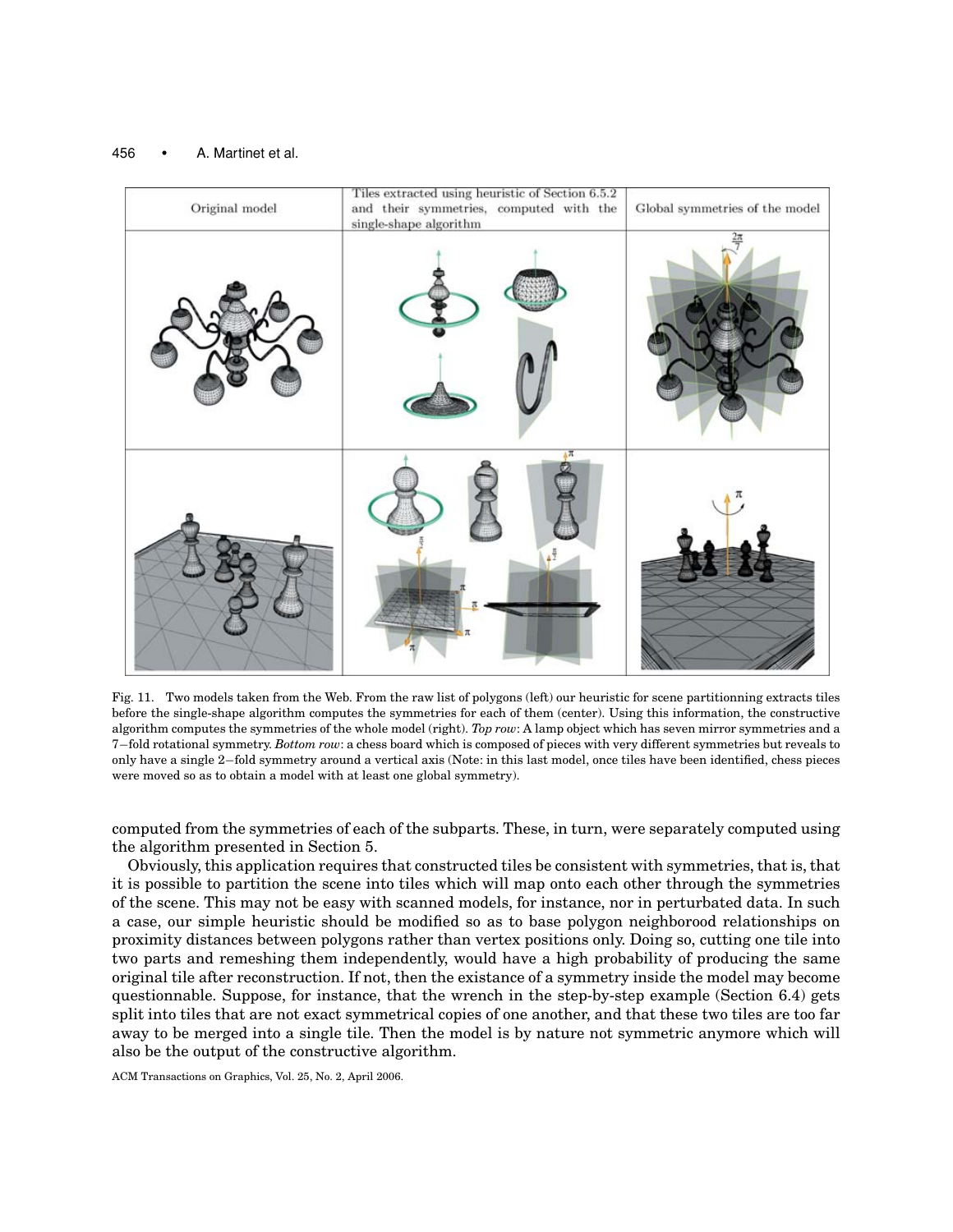| Shown in this Article     |       |        |            |  |
|---------------------------|-------|--------|------------|--|
| $\overline{\text{Model}}$ | Plier | Lamp   | Chessboard |  |
| # polygons                | 1,940 | 39,550 | 24, 942    |  |
| # tiles                   | 3     | 22     |            |  |
| Computing moments*        | 0.9   | 18.2   | 15         |  |
| Finding parameters        | 0.4   | 1.2    | 2.0        |  |
| Checking candidates       | 2.3   | 7.4    | 7.9        |  |
| Constructive algo.        | 0.001 | 0.05   | 0.01       |  |
| Total                     | 3.601 | 26.85  | 24.91      |  |
|                           |       |        |            |  |

Table V. Computation Times (in seconds) for the Different Steps of our Algorithm, for the Models

<sup>∗</sup>Global computation time for moments of order 2 to 8.

# 6.6 Computation Cost

Computation times (in seconds) for the models shown in this article are given in Table V as well as the complexity of the models. They were measured on a machine equipped with a 2.4GHz processor with 512MB of memory. As expected, the cost of the computation of the moment functions and the cost of the verification of the candidates required by the first algorithm occupy the most important part of the total cost and depend on the model complexity. Conversely, finding the parameters of the symmetries (Section 5.2) as well as applying the constructive algorithm only depends on the number of these symmetries.

Regarding accuracy, both algorithms computed the axes of the symmetries with a maximum error of  $10^{-4}$  radians, independently of shape complexity, in our tests.

## 7. APPLICATIONS

# 7.1 Geometry Compression and Instantiation

Our framework can be used for model compression at two different levels. (1) If a model exhibits symmetries, then it can be compressed by storing only the significant part of the model and using the symmetries to recreate the full model. (2) If a model contains multiple instances of the same part, then these parts can be instantiated. (see Figure 12).

Although complex models often do not present symmetries, symmetry-based compression can usually be used on some subparts of the model. The ability to express a model by explicitely storing the significant parts only while instancing the rest of the scene is provided by some recent 3D file formats such as X3D (see Table VI). We thus measure our compression ratios as the size of the X3D files before and after our two compression operations which we detail now.

The scene is first loaded as a raw collection of polygons, before being decomposed into tiles, using the heuristic presented in Section 6.5.2. We then compute symmetries and congruent descriptors for each tile. Computation times shown in Table VI present the average time needed to compute symmetries and congruent descriptors for a single tile. As the process of computing tile properties does not depend on the other tiles, it is an easily parallelizable process. The scene is then first compressed by instancing the tiles. Secondly, when storing each tile, we only store the minimum significant part of its geometry according to its symmetries. This part is extracted using the same algorithm we will present for remeshing a tile according to its symmetries in the next section. Note that compression rates shown on this table are computed using geometry informations only, that is, neither texturing nor material information are taken into account. Compression times shown in Table VI are the times needed to detect all classes of tile congruency.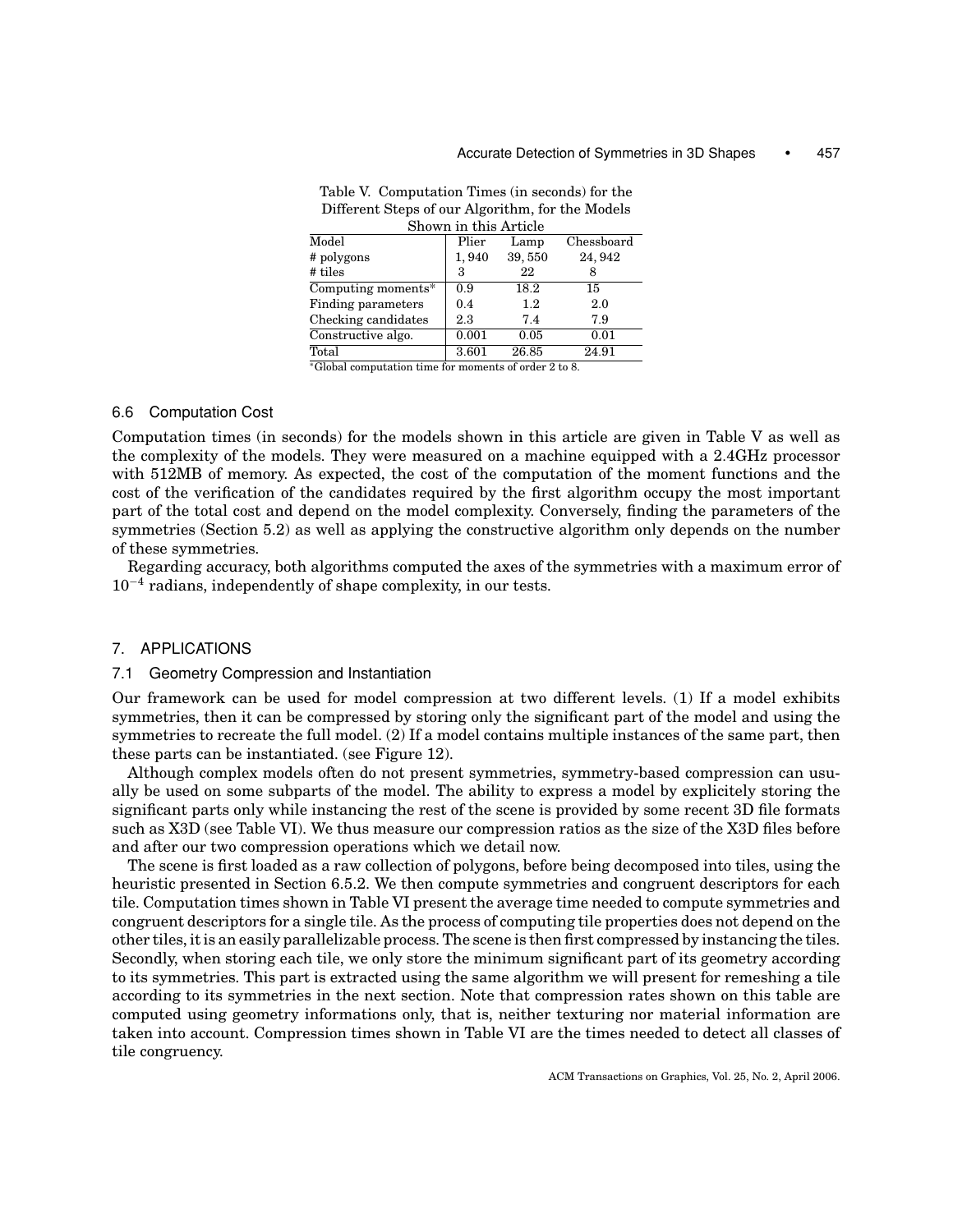

Fig. 12. Detecting symmetries and similarities between tiles created from a raw list of polygons allows us to compress geometric models in two ways: (1) by instancing similar tiles and (2) inside each symmetric tile, by instancing the part of the geometry which permits to reconstruct the whole tile. In such a big model as the powerplant (13 millions triangles), we achieve a compression ratio (ratio of geometry file size in X3D format) of 1:4.5. We show in this figure two subparts of the complete model. For each, we show the tiles computed by our heuristic (see Section 6.5) as well as the obtained compression ratio. The PowerPlant model is a courtesy of The Walkthru Project.

Table VI. Examples of Compression Rates Obtained Using our Symmetry Detection Method Coupled with the Congruency Descriptor. (See text in Section 7.1 for a detailed explanation.)

| Model                                | Room    | Plane    | Studio   | Powerplant   |  |
|--------------------------------------|---------|----------|----------|--------------|--|
| # polygons                           | 39, 557 | 182, 224 | 515, 977 | 12, 748, 510 |  |
| $#$ tiles                            | 851     | 480      | 5,700    | 525, 154     |  |
| ay, computing tile properties (secs) | 1.45    | 1.3      | 1.9      | 1.1          |  |
| Compression time (secs)              | 72      |          | 14.6     | 311          |  |
| Compression rate                     | 1:2.7   | 1:8.3    | 1:3.5    | 1:4.5        |  |

# 7.2 Mesh Editing

It may be interesting, when an object contains symmetries, to remesh the object with respect to these symmetries. In order to do this, we proceed by first extracting the minimum part of the shape that can be reconstructed through each symmetry independently, then we apply the corresponding symmetry to each of them in order to get as many meshes of the shape which are consistent with each symmetry independently. The final step is to compute the union of all these meshes, merging identical vertices and adding new vertices at edge crossings. While not necessarily optimal, the obtained mesh is consistent with all symmetries of the shape.

Since a coherent remeshing allows for the establishment of a correspondence between model vertices, we have developed a proof-of-concept mesh editing system which allows the user to modify a 3D object under the constraints given by the symmetries of the original object. It appears that, under the constraint of too many symmetries, no vertices can be moved independently of the others, and the geometry is sometimes bound to scale about its center of gravity. Images collected from this program are displayed in Figure 13.

# 8. DISCUSSION

We discuss here a number of features of our technique as well as differences with existing approaches.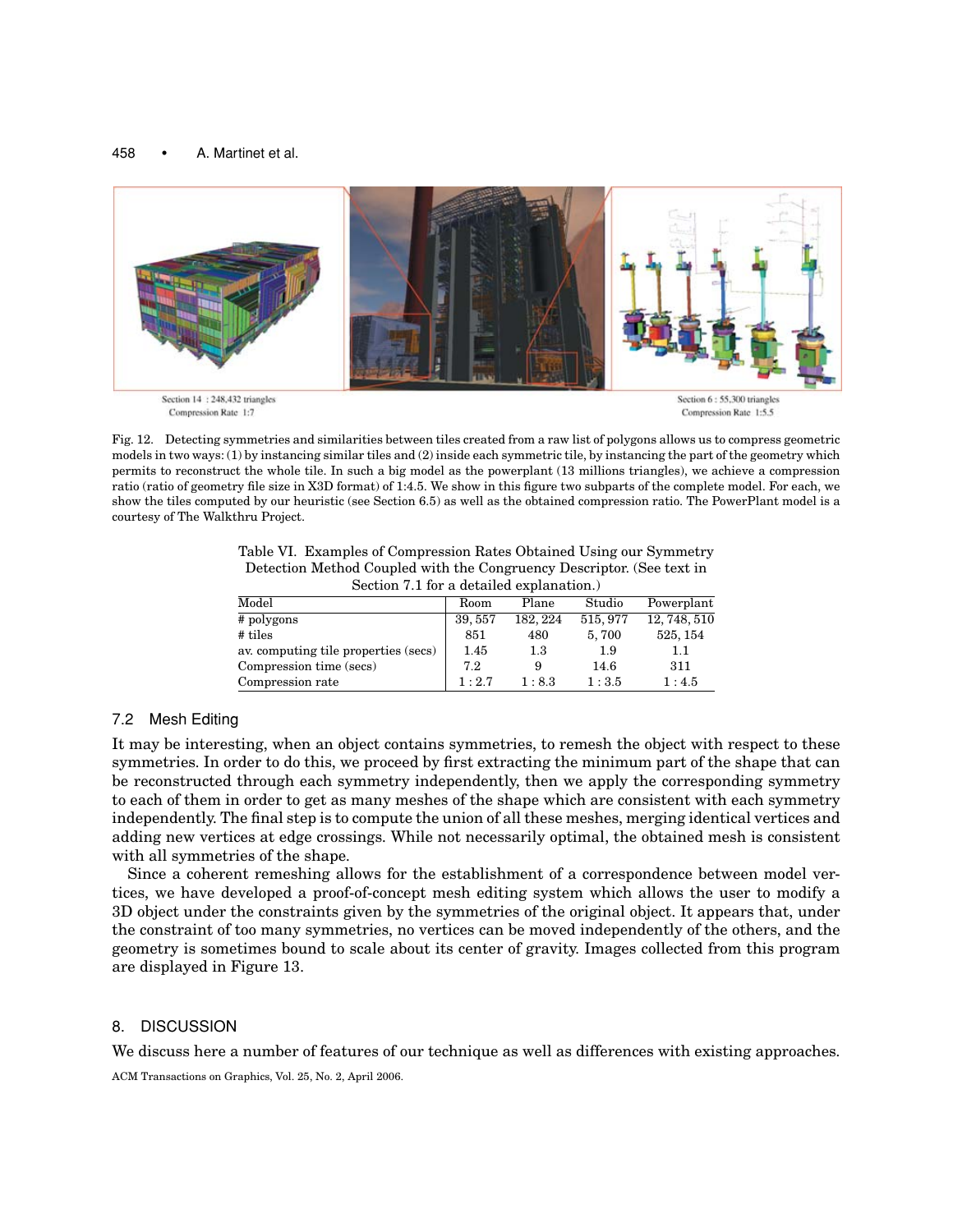

Fig. 13. Starting from an object in arbitrary orientation, we detect symmetries of the shape (in the figure, a planar symmetry) and use it to remesh the objects with respect to these symmetries. Then, a user can easily edit the mesh and modify it while keeping the symmetries of the initial shape.

## Using Spherical Harmonics

Generalized moments are a central component of our system. As stated before, we do not compute these functions explicitly but we rather compute their coefficients in a spherical harmonics basis. As for the decomposition itself, any basis could be used. In particular, a well chosen basis of 3D monomials restricted to the unit sphere may also lead to a finite decomposition. Still, using spherical harmonics has many advantages, in particular, because we use the same coefficients computed once for different tasks throughout this article. (1) The expression of moment function as a sum of spherical harmonics provides an accurate detection of the potential axes of symmetries. This detection is made deterministic by finding the zero directions for the gradient of the moment functions. Such a computation is performed analytically from the 2nd order derivatives of the spherical harmonics, and thus does not introduce further approximation. (2) Computing symmetry parameters for the moment functions is made very easy by working on the spherical harmonic coefficients themselves. Since spherical harmonics are orthogonal and easily rotated, finding symmetries on the moment functions translates into simple relationships between the coefficients. (3) The spherical harmonic coefficients provide an effective shape congruency descriptor which we use to detect which tiles are identical up to an unknown isometric transform.

In summary, the use of spherical harmonics provides us a consistent framework throughout the whole process of our symmetry-finding algorithm.

# Non Star-Shaped Objects

Whether the direct algorithm presented in Section 5 works for non star-shaped objects is a legitimate question. Our approach never relies on a spherical projection. Indeed, the moment functions, as expressed in Equations (1) and (5) are computed through an integration over the surface itself, possibly covering the same directions multiple times but with different values. Parts of a shape which correspond to a same direction during integration will not contribute the same into the various moment functions because of the varying exponent. By using various orders of moment functions in our symmetry detection process and in the computation of our shape congruency descriptor, we thus capture the geometry of non star-shaped objects as well. Some previous approaches [Kazhdan et al. 2004] achieved this by decomposing the shape into concentric spherical regions before doing a spherical integration which can be assimilated to convoluting the shape with 0-degree functions with concentric spherical support; Our technique is similar, but with another, kind of functions expressed into the form of the even moments. In summary, detecting symmetries on non star-shaped objects has no particular reason to fail which is illustrated by the result in Figure 2.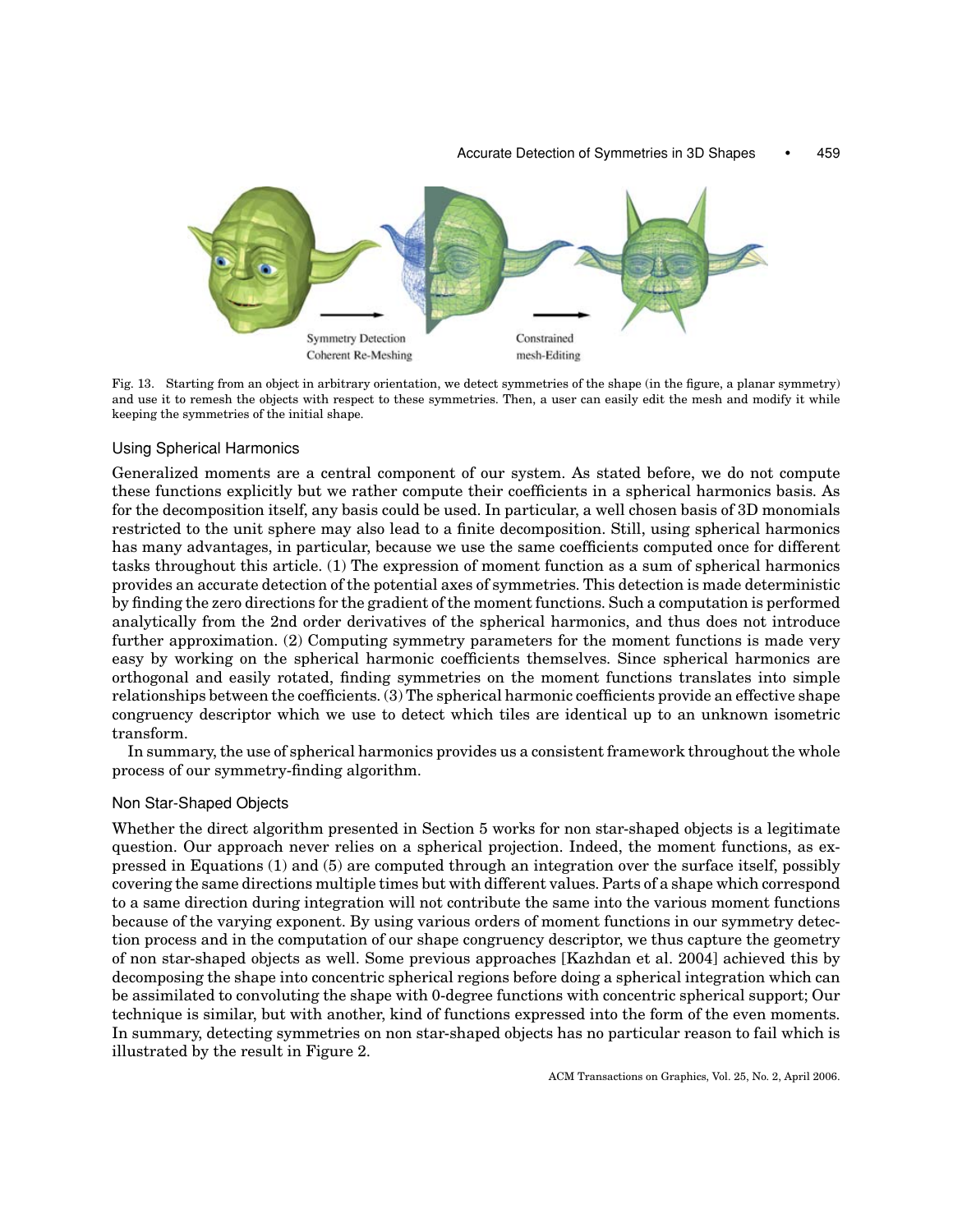The second algorithm (for assembled objects) naturally works just as well for non star-shaped objects as illustrated by the examples in Figure 11.

## Avoiding Dense Sampling

Previous methods that defined a continuous measure of symmetry( [Zabrodsky et al. 1995; Kazhdan et al. 2004]) can theoretically compute both perfect and approximate symmetries. However, detecting symmetries using such methods involves a sampling step of the directions on the sphere, whose density must be adapted to the desired angular precision for the axis of the symmetry.

The work of Kazhdan et al. [2004] leads to impressive results concerning the improvment on the shape matching process. However, relying on this technique to obtain accurate symmetries with high angular precision requires a time-consuming step for the construction of the symmetry descriptors. According to the presented results, the time needed to compute reflective, 2-fold, 3-fold, 4-fold, 5-fold, and axial symmetry information for a spherical function of bandwidth  $b = 16$  is 0.59 seconds. As stated in the article [Kazhdan et al. 2004], the number of samples taken on the sphere is  $O(b^2)$  (i.e., approximately  $10<sup>3</sup>$  sample directions) which is insufficent to reach a high angular precision equivalent to the one obtained with our method: reaching a precision of  $10^{-4}$  radians would require approximately  $10^9$  sample directions. This would theoretically increase the computation time to approximately  $0.59 \times 10^9/10^3$  =  $5.9\ 10^5$  seconds, making the method inefficient for this task.

In contrast, our method does not rely on a dense sampling of directions to find symmetries but on the computation of a fixed number of surface integrals which—thanks to the Gauss integration used provides an extremely accurate approximation of the spherical harmonic coefficients of the moment functions. From there on, no further approximation is introduced in the computation of the directions of the candidate symmetries which lets us achieve an excellent angular precision at a much lower cost.

Furthermore, the cost of our algorithm does not rely on assumptions about the expected results. The method of Kazhdan et al. [2004] indeed computes symmetry descriptors for each kind of searched symmetry. Our method in turn computes all directions of possible symmetries and then checks back on the shape of the obtained candidates.

## 9. CONCLUSIONS

We have presented an algorithm to automatically retrieve symmetries for geometric shapes and models. Our algorithm efficiently and accurately retrieves all symmetries from a given model, independently of its tesselation.

We use a new tool, the generalized moment functions, to identify candidates for symmetries. The validity of each candidate is checked against the original shape using a geometric measure. Generalized moments are not computed directly: instead, we compute their spherical harmonic coefficients using an integral expression. Having an analytical expression for the generalized moment functions and their gradients, our algorithm finds potential symmetry axes quickly and with good accuracy.

For composite shapes assembled from simpler elements, we have presented an extension of this algorithm that works by first identifying the symmetries of each element, then sets of congruent elements. We then use this information to iteratively build the symmetries of the composite shape. This extension is able to handle complex shapes with better accuracy since it pushes the accuracy issues down to the scale of the tiles.

# Future Work

The constructive algorithm presented in Section 6 automatically detects instantiation relationships between tiles into a composite shape.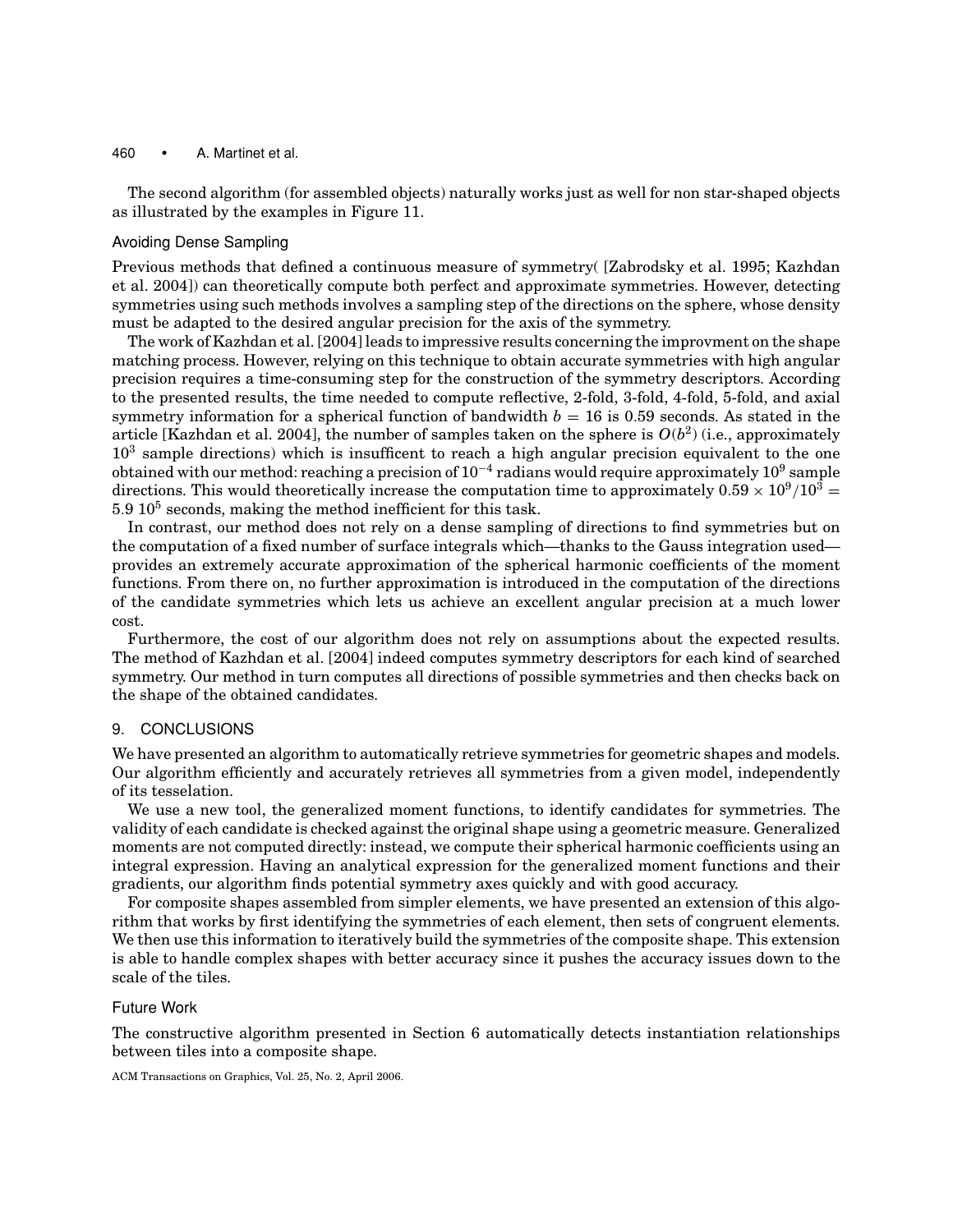We are currently developing a constructive instantiation algorithm which iteratively collates similar tiles into instances, checking at each step that the relative orientation of each tile with respect to each already constructed instance is preserved.

This algorithm requires the symmetries of the tiles, and maintaining the symmetries of the instances found so far. For this, we use our shape congruency metric, our algorithm for finding symmetries of single shapes, and our algorithm for finding symmetries on composite shapes.

# APPENDIX (PROOFS)

PROOF OF THEOREM 1. Let A be an isometric transform which lets a shape S be globally unchanged. We have:

$$
\forall \omega \quad \mathcal{M}^{2p}(A\omega) = \int_{\mathbf{s} \in \mathcal{S}} \|\mathbf{s} \times A\omega\|^{2p} \, \mathrm{d}\mathbf{s}
$$
  
= 
$$
\int_{\mathbf{t} \in A^{-1}S} \|A\mathbf{t} \times A\omega\|^{2p} |\det A| \, \mathrm{d}\mathbf{t}
$$
  
= 
$$
\int_{\mathbf{t} \in A^{-1}S} \|\mathbf{t} \times \omega\|^{2p} \, \mathrm{d}\mathbf{t}
$$
  
= 
$$
\mathcal{M}^{2p}(\omega)
$$

At line 2, we change variables and integrate over the surface transformed by *A*<sup>−</sup>1. At line 3, an isometric transform is a unit transform and so, its determinant is  $\pm 1$  and thus vanishes. The cross product is also left unchanged by applying an isometric transform to each of its terms. Line 4: because  $AS = S$ , we also have  $S = A^{-1}S$ . The isometric transform *A* is thus also a symmetry of the  $\mathcal{M}^{2p}$  moment functions.

Let *A* be an isometric transform with axis *v*, and suppose that *A* is a symmetry of  $\mathcal{M}^{2p}$ . Let  $d_v$  be the direction of steepest descent of function  $\mathcal{M}^{2p}$  around direction v. Because A is a symmetry of  $\mathcal{M}^{2p}$ , we have:

$$
d_{Av} = Ad_v = d_v. \tag{13}
$$

If *A* is a rotation, this is impossible because  $d_v \perp v$ . Moreover, for all directions  $\omega$ , we have  $\mathcal{M}^{2p}(-\omega)$  =  $\mathcal{M}^{2p}(\omega)$  and thus:

$$
d_{-v} = -d_v. \tag{14}
$$

So, if *A* is a symmetry, we have  $Av = -v$ . From Equations (13) and (14), we get  $d_v = -d_v$  which is impossible.

In both cases,  $\mathcal{M}^{2p}$  can not have a direction of steepest descent in direction  $v$ . Because  $\mathcal{M}^{2p}$  is infinitely derivable, this implies that  $\nabla \mathcal{M}^{2p}(\mathbf{v}) = 0$ 

PROOF OF PROPERTY 4. Let S and R be two shapes, identical up to an isometric transform. Let J be an isometric transform such that  $J\mathcal{S} = \mathcal{R}$ . Let *T* be the translation of vector  $-u_{\mathcal{S}}$  with  $u_{\mathcal{S}} = g_{\mathcal{S}} - g$  with  $g_{\mathcal{S}}$ as the center of mass of  $S$ , and  $g$  the origin of the coordinate system into which  $J$  is applied.

— Let  $A \in G_S$  be a symmetry of S such that  $A\mathbf{u}_S = \mathbf{u}_S$ . We have  $ATS = TS$  (the symmetry A operates in the coordinate system centered on  $g_S$ ). Let  $K = JT^{-1}AT$ . Then

$$
KS = JT^{-1}ATS
$$
  
\n
$$
= JT^{-1}TS
$$
  
\n
$$
= JS
$$
  
\n
$$
= JT^{-1}A(-u_S)
$$
  
\n
$$
= JS
$$
  
\n
$$
= JT^{-1}(-u_S)
$$
  
\n
$$
= J0 = 0
$$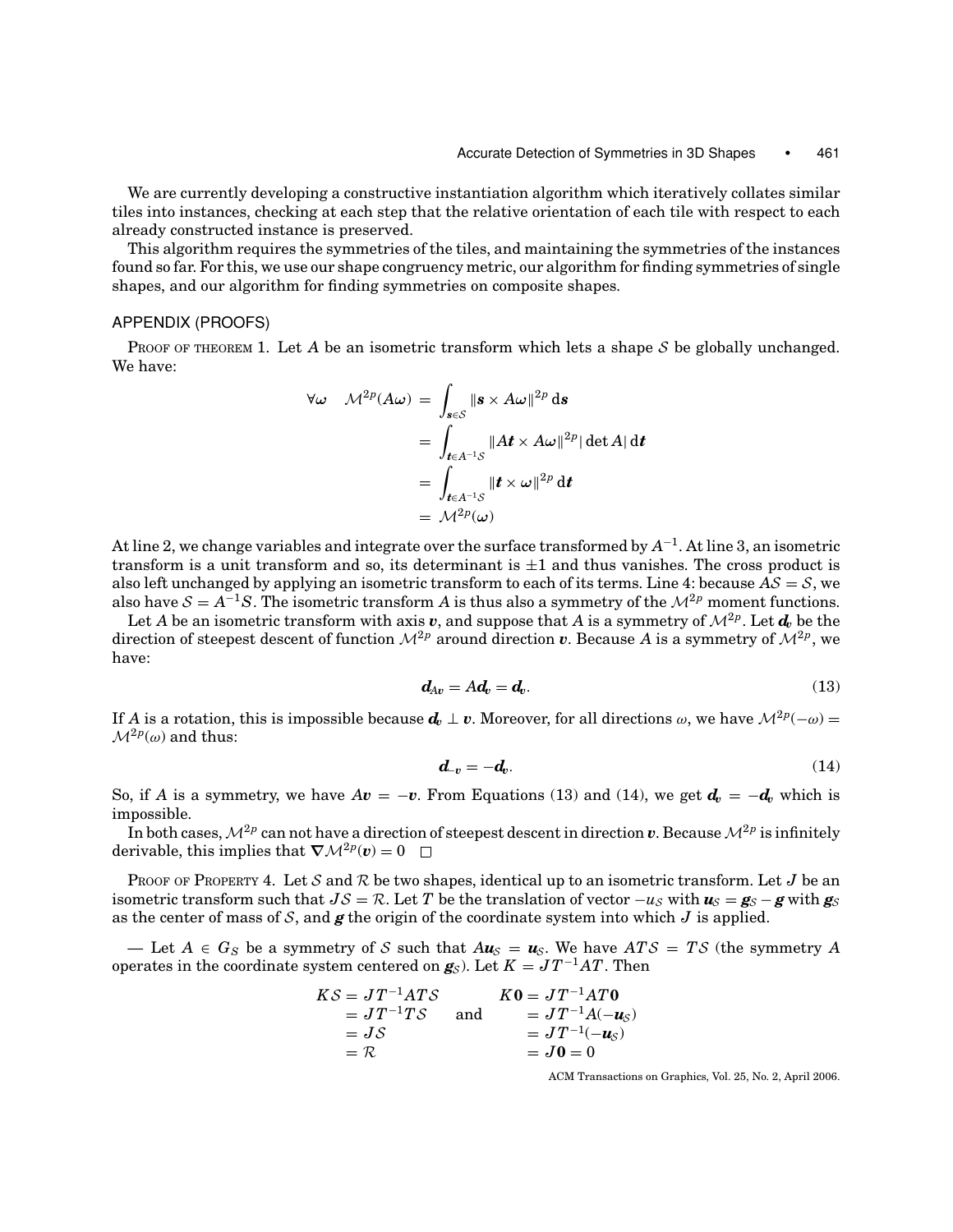By construction *K* is a rigid transform and conserves distances. It maps the origin onto itself. *K* is thus an isometric transform. Furthermore,  $K$  maps  $S$  to  $R$ .

— Let *K* be an isometric transform such that  $KS = \mathcal{R}$ . Let us choose  $A = TJ^{-1}KT^{-1}$ . This choice leads to  $K = J T^{-1} A T$ . Moreover:

$$
ATS = TJ^{-1}KT^{-1}TS
$$
  
=  $TJ^{-1}KS$   
=  $TS$   

$$
TS
$$
 and 
$$
A\mathbf{u}_{S} = TJ^{-1}KT^{-1}\mathbf{u}_{S}
$$
  
=  $TJ^{-1}K2\mathbf{u}_{S}$   
=  $T2\mathbf{u}_{S} = \mathbf{u}_{S}$ 

and

$$
A\mathbf{0} = T J^{-1} K T^{-1} \mathbf{0}
$$
  
= 
$$
T J^{-1} K \mathbf{u}_s
$$
  
= 
$$
T J^{-1} (g_R - g)
$$
  
= 
$$
T(-\mathbf{u}_s)
$$
  
= 
$$
\mathbf{0}
$$

By construction *A* is affine and conserves distances. It maps **0** onto **0**. *A* is thus an isometric transform. *A* is also a symmetry of S which verifies  $A\mathbf{u}_{\mathcal{S}} = \mathbf{u}_{\mathcal{S}}$ .

— The set of isometries which map S to R is therefore the set of functions K of the form  $K = JT^{-1}AT$ , where  $A \in G_S$  is a symmetry of S such that  $A(\mathbf{g} - \mathbf{g}_S) = (\mathbf{g} - \mathbf{g}_S)$ .

 $\Box$ 

PROOF OF EQUATION 3. We compute the decomposition of function  $\theta \mapsto \sin^{2p} \theta$  into zonal spherical harmonics. We prove that this decomposition is finite, and give the values of the coeficients.

By definition [Hobson 1931], we have:

$$
Y_L^0(\theta, \varphi) = \sqrt{\frac{2L+1}{4\pi}} P_L(\cos \theta)
$$
  
= 
$$
\sqrt{\frac{2L+1}{4\pi}} \frac{(-1)^L}{2^L L!} \frac{d^L}{dx^L} \left[ (1 - x^2)^L \right] (\cos \theta)
$$

where  $P_k$  is the Legendre polynomial of order  $k$ . Because the set of Legendre polynomials  $P_0, P_1, ..., P_n$ is a basis for polynomials of order not greater than *n*, function  $\theta \mapsto \sin^{2p} \theta = (1 - \cos^2 \theta)^p$  can be uniquely expressed in terms of  $P_L(\cos \theta)$ . The decomposition of  $\theta \mapsto \sin^{2p} \theta$  is thus finite and has  $\mathrm{terms}$  up to  ${Y}_{2p}^0$  at most.

Let's compute them explicitely:

$$
\frac{d^{L}}{dx^{L}}[(1-x^{2})^{L}] = \frac{d^{L}}{dx^{L}} \sum_{k=0}^{L} (-1)^{L-k} x^{2L-2k} C_{L}^{k}
$$
\n
$$
= (-1)^{L} \frac{d^{L}}{dx^{L}} \sum_{k=0}^{L} (-1)^{k} x^{2k} C_{L}^{k}
$$
\n
$$
= \sum_{L \le 2k \le 2L} (-1)^{L+k} C_{L}^{k} 2k (2k-1)...(2k-L+1) x^{2k-L}
$$
\n
$$
= \sum_{L \le 2k \le 2L} (-1)^{L+k} C_{L}^{k} \frac{(2k)!}{(2k-L)!} x^{2k-L}
$$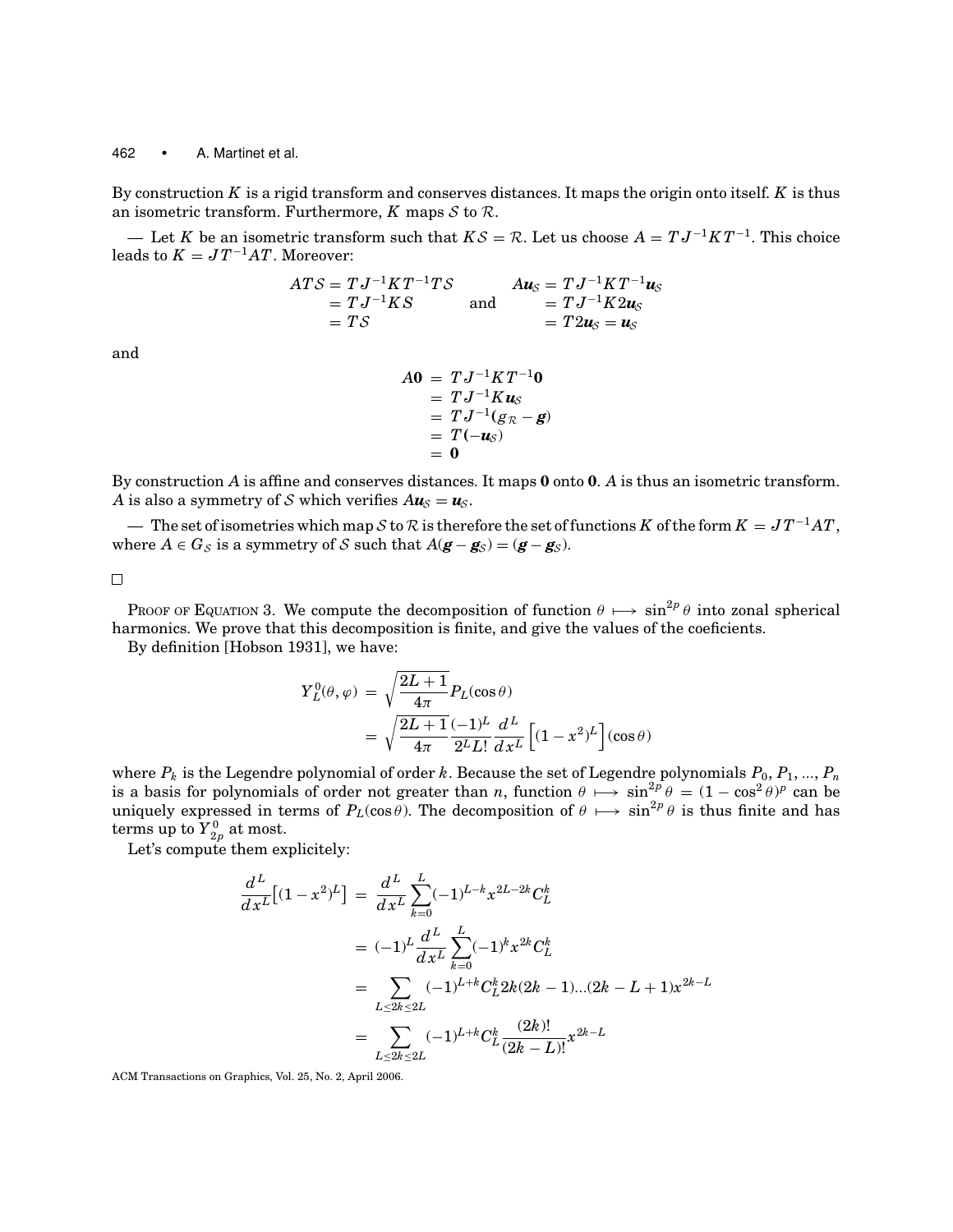So:

$$
Y_L^0(\theta,\varphi) = \sqrt{\frac{2L+1}{4\pi}} \sum_{L \le 2k \le 2L} \frac{(-1)^k}{2^L L!} C_L^k \frac{(2k)!}{(2k-L)!} \cos^{2k-L} \theta
$$

The coeficients of the decomposition we are interested in are thus:

$$
\int_{\theta=0}^{\pi} \int_{\varphi=0}^{2\pi} Y_L^0(\theta, \varphi) \sin^{2p} \theta \sin \theta d\theta d\varphi = 2\pi \sqrt{\frac{2L+1}{4\pi}} \sum_{L \le 2k \le 2L} \frac{(-1)^k}{2^L L!} C_L^k \frac{(2k)!}{(2k-L)!} I_{2k-L}^p \tag{15}
$$

where integrals  $I_m^p$  are defined by:

$$
I_m^p=\int_{\theta=0}^\pi\sin^{2p+1}\theta\cos^m\theta d\theta
$$

First,  $I_m^p = 0$  for all odd *m* because the integrand in antisymetric around  $x = \pi/2$ . Then, if *m* is even:

$$
I_m^p = \underbrace{\left[\frac{1}{2p+2}\sin^{2p+2}\theta\cos^{m-1}\theta\right]_0^{\pi}}_{0} + \frac{m-1}{2p+2}\int_0^{\pi}\sin^{2p+3}\theta\cos^{m-2}\theta d\theta
$$
  
= 
$$
\frac{m-1}{2p+2}I_{m-2}^{2p+3}
$$
  
= 
$$
\frac{(m-1)(m-3)\dots 1}{(2p+2)(2p+4)\dots (2p+m)}\int_0^{\pi}\sin^{2p+m+1}\theta d\theta
$$

Let  $J_q$  be the integral defined by

$$
J_q = \int_0^\pi \sin^{2q+1}\theta d\theta.
$$

We have

$$
J_q = \underbrace{[-\cos\theta \sin^{2q}\theta]_0^{\pi}}_{0} + 2q \int_0^{\pi} \cos^2\theta \sin^{2q-1}\theta d\theta
$$
  
=  $2q J_{q-1} - 2q J_q$ 

Therefore

$$
J_q \ = \ \frac{2q}{2q+1} J_{q-1} \\ \ = \ \frac{2q(2q-2)\dots 2}{(2q+1)(2q-1)\dots 3} J_0 \\ \ = \ \frac{2^{2q+1}(q!)^2}{(2q+1)!}
$$

For *m* even, we can take  $m = 2r$  and  $q = p + r$ ; we get:

$$
I_{2r}^p = \frac{(2r)!p!}{2^r r!2^r (p+r)!} \frac{2^{2p+2r+1} (p+r)!^2}{(2p+2r+1)!}
$$
  
= 
$$
\frac{(2r)!p!2^{2p+1} (p+r)!}{r!(2p+2r+1)!}
$$
 (16)